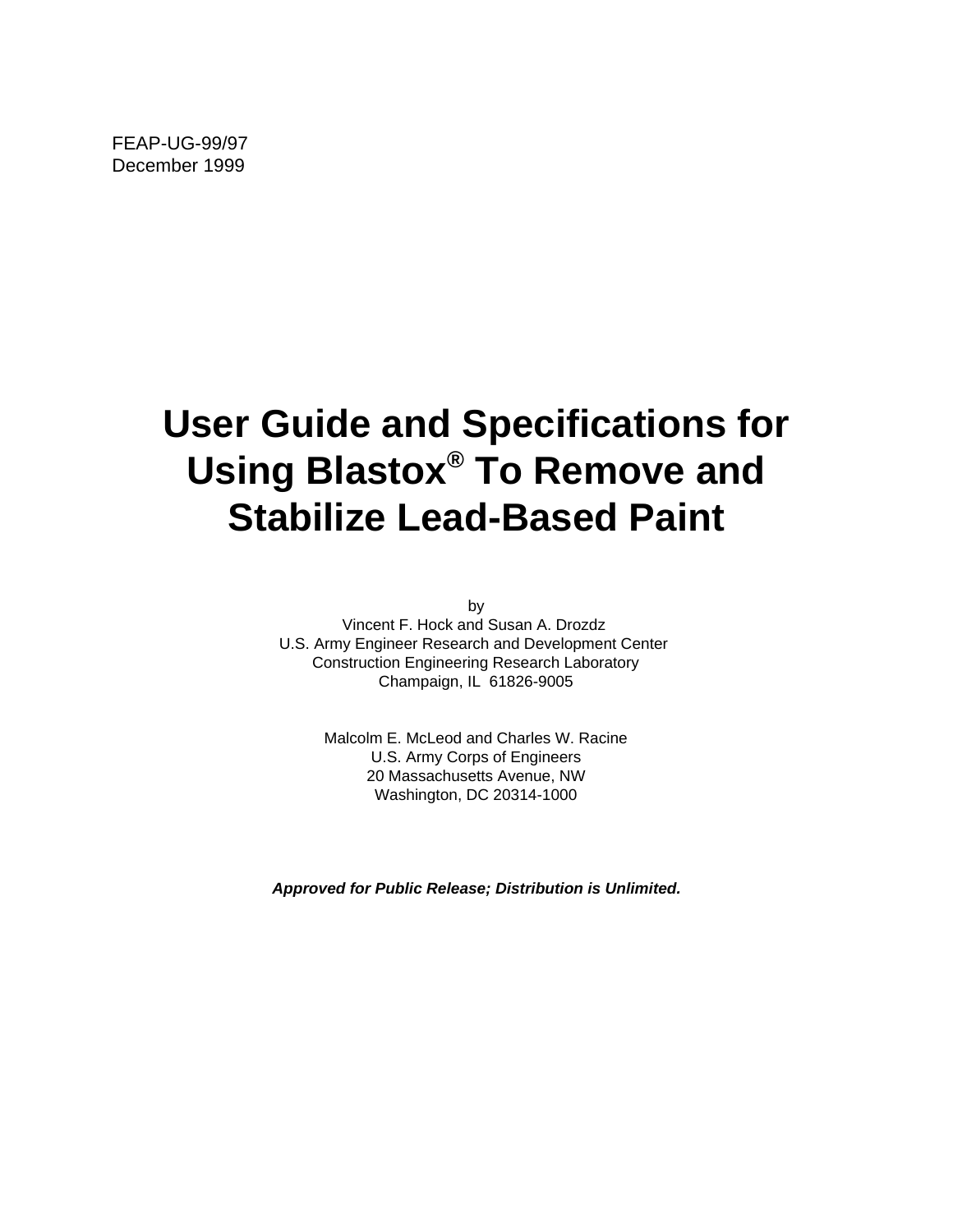# **Foreword**

This study was conducted for the U.S. Army Corps of Engineers, Directorate of Military Programs (CEMP), Installation Support Division, under the Facilities Engineering Applications Program; Work Unit M3-FE3, "Deleading of Wooden Structures and Building Components," and Work Units FEAP-M3-F83 and FEAP-FM-F74, "Deleading of Elevated Steel Water Tanks." The technical monitors were Charles Racine and Malcolm McLeod, CEMP-RI.

The work was performed by the Materials and Structures Branch (CF-M) of the Facilities Division (CF), Construction Engineering Research Laboratory (CERL). Mark Slaughter is Chief, CF-M, and L. Michael Golish is Chief, CF. The CERL technical editor was William J. Wolfe, Information Technology Laboratory.

The Director of CERL is Dr. Michael J. O'Connor.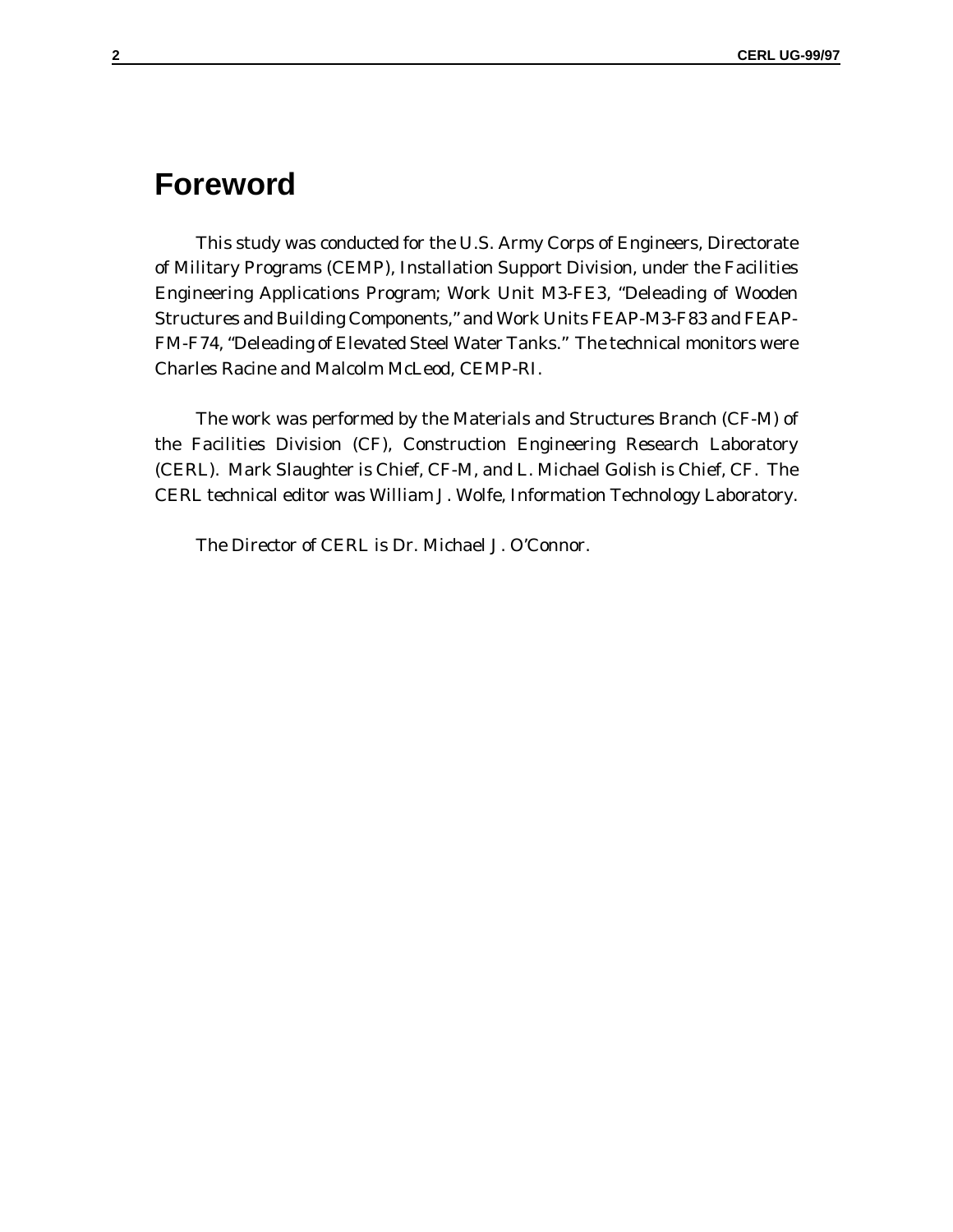# **Contents**

| $\mathbf 1$  | Background          | Points of Contact                                                                                                                             |    |
|--------------|---------------------|-----------------------------------------------------------------------------------------------------------------------------------------------|----|
| $\mathbf{2}$ |                     | Description of the Technology<br><b>Cost and Benefit Analysis</b>                                                                             |    |
| 3            |                     | <b>Potential Funding Sources</b><br><b>Technology Components and Sources</b><br><b>Procurement Documents</b><br><b>Procurement Scheduling</b> | 13 |
| 4            | Sampling<br>Testing | <b>Acquisition Scheduling</b><br><b>Service/Support Requirements</b><br><b>Beneficial Reuse</b>                                               | 16 |
|              |                     |                                                                                                                                               |    |
|              |                     |                                                                                                                                               |    |
|              |                     |                                                                                                                                               |    |
|              |                     | Appendix D: Sample Statement of Work for Removal of Exterior LBP From Wood                                                                    | 31 |
|              |                     | Appendix E: Sample Statement of Work for Removal of LBP From Steel 35                                                                         |    |
|              | <b>Distribution</b> |                                                                                                                                               |    |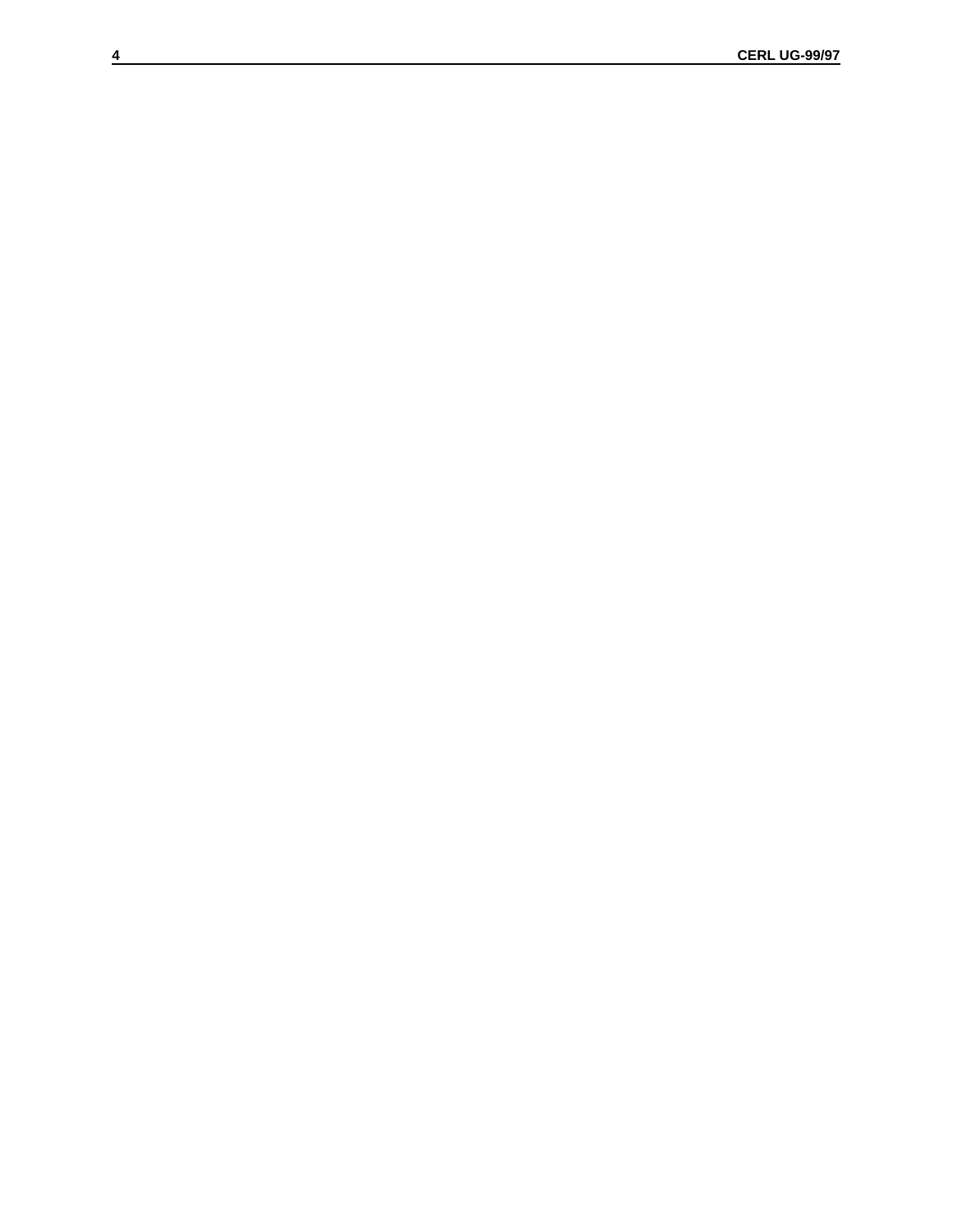# **1 Executive Summary**

#### **Background**

The U.S. Army maintains a large inventory of buildings constructed before 1978, when the use of lead-based paint (LBP) was discontinued. The Army also owns over 300 elevated water storage tanks and hundreds of other steel structures (bridges, equipment, and buildings) that have been painted with red lead primers.

The likelihood that any particular building will contain LBP increases with the structure's age, a circumstance that complicates required maintenance or demolition of older buildings—the most likely candidates for such treatment. For example, in residential structures or other facilities where children are present, LBP must be removed where an LBP hazard cannot be successfully controlled through management-in-place techniques. Other buildings require paint removal during regular maintenance and repair or renovation activities. While the Department of Defense (DOD) has scheduled some of its older buildings for demolition and disposal, it has been unable to proceed with this needed action because of the higher costs associated with the disposal of LBP-painted building components.

Regardless of whether LBP has been applied to a substrate of steel or wood, LBP abatement and disposal is problematic. The U.S. Environmental Protection Agency (USEPA) Resource Conservation and Recovery Act (RCRA) classifies any waste that leaches 5 parts per million (ppm) or more of lead (as determined by the USEPA toxicity characteristic leaching procedure [TCLP] test) a *hazardous waste*, which requires special handling and disposal. Since the residual waste from LBP removal commonly falls into this category, the high costs of worker protection and waste disposal prohibit the use of traditional paint removal methods (chemical stripping and abrasive blasting) for removing LBP.

A recently developed proprietary product—Blastox®—consists of a material, which, its manufacturer's\* product literature claims, may be added at a 15 weight percent

<sup>\*</sup> The TDJ Group, Inc., 760-A Industrial Dr., Cary, IL 60013, tel. 847/639-0499.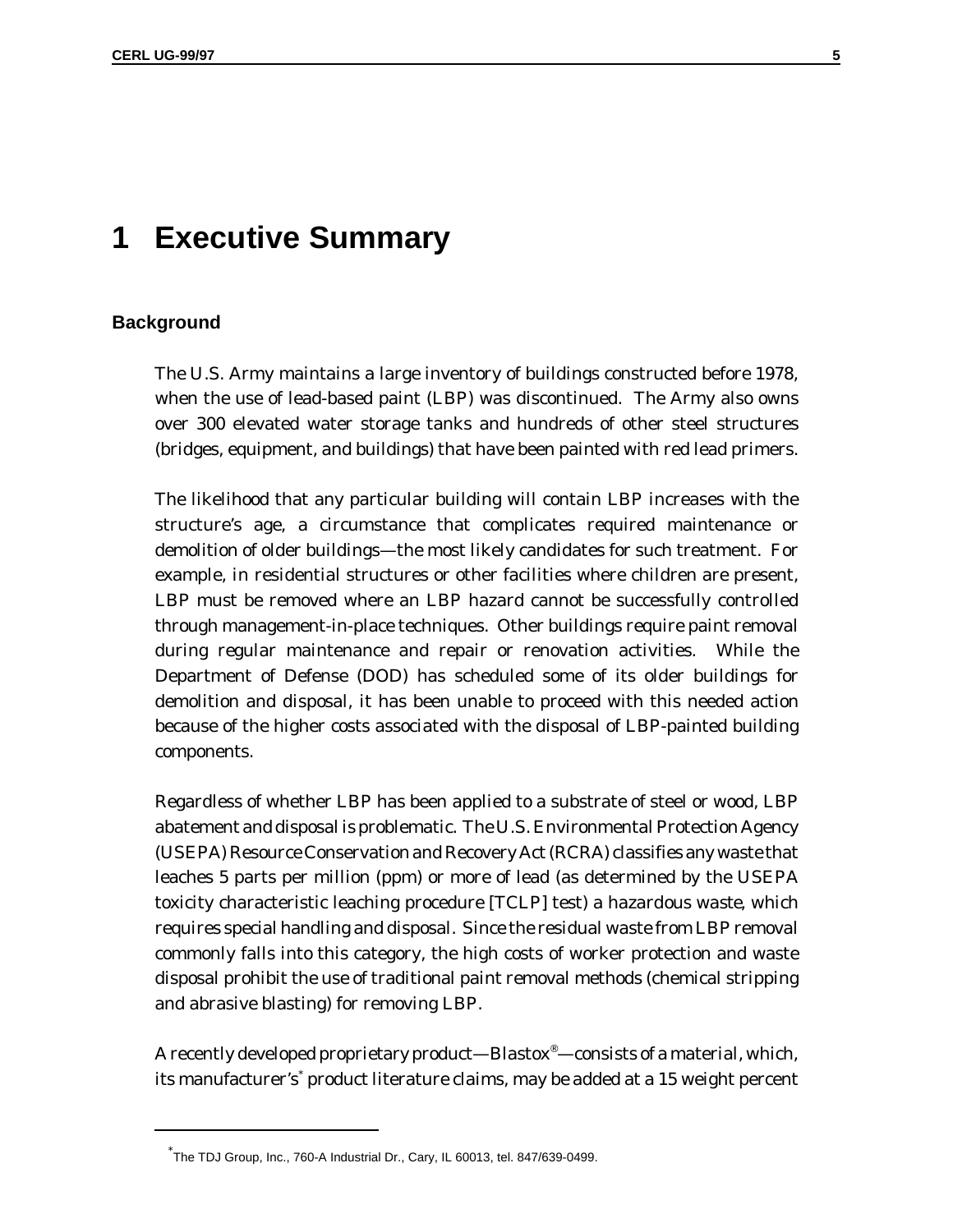mixture to a typical abrasive medium (such as coal slag or silica sand) to create an "engineered abrasive" suitable for sand-blasting lead-coating systems from wood, steel, or concrete surfaces. The manufacturer also maintains that the additive chemically stabilizes the lead in the residual waste and reduces its potential for the leaching of lead to less that 5 ppm, thereby rendering the waste product nonhazardous.

The U.S. Army Construction Engineering Research Laboratory (CERL) performed a laboratory and field evaluation of LBP removal using abrasive blast media combined with Blastox® as part of an engineered abrasive, which confirmed the feasibility of removing and stabilizing LBP in a one-step process. Abrasive blasting successfully removed the paint and the lead stabilizer immobilized the lead, allowing the waste to pass the EPA TCLP test.

Laboratory analyses showed Blastox® to be a calcium silicate-based material with stabilization mechanisms similar to those of Portland cement. Chemical substitution reactions and physical encapsulation of the waste are the two stabilization mechanisms that provide a matrix with excellent long-term stability characteristics. The process using the engineered abrasive performed well in field demonstrations on both wood and steel substrates. The use of a chemical stabilizer combined with an abrasive blast medium was found to be cost effective based on a hazardous waste disposal cost avoidance of \$0.12 to \$0.44/sq ft of abated surface for wood substrates and \$0.93 to \$3.06/sq ft for steel substrates.

## **Points of Contact**

Vincent F. Hock U.S. Army Engineer Research and Development Center Construction Engineering Research Laboratory (CERL) ATTN: CEERD-CF-M PO Box 9005 Champaign, IL 61826-9005 217/373-6753 FAX: 217/373-6732 e-mail: v-hock@cecer.army.mil Malcolm McLeod U.S. Army Corps of Engineers ATTN: CEMP-RI 20 Massachusetts Avenue, NW Washington, DC 20314-1000 202/761-0206 e-mail: malcolm.e.mcleod@usace.army.mil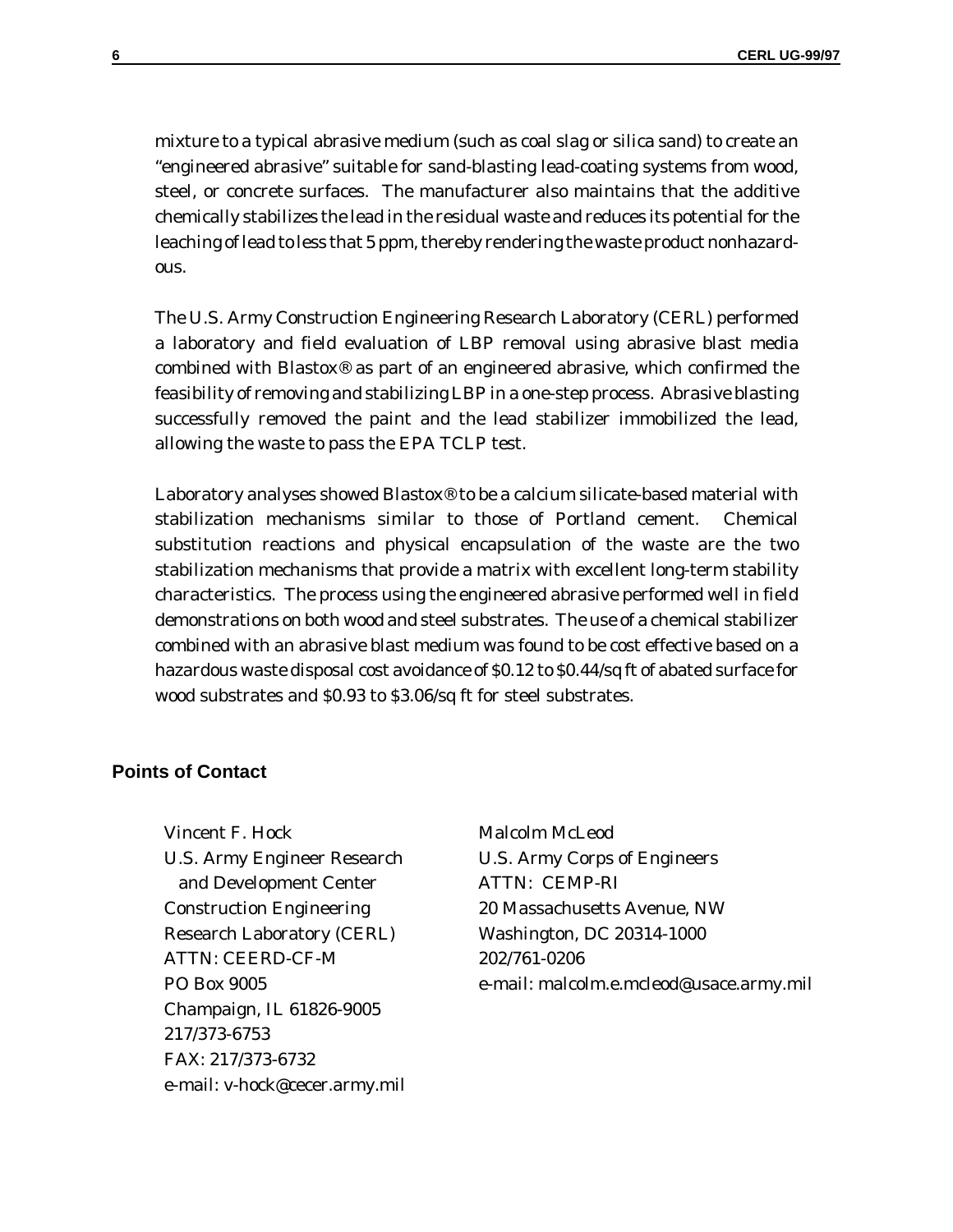Susan A. Drozdz U.S. Army Engineer Research and Development Center **CERL** ATTN: CEERD-CF-M PO Box 9005 Champaign, IL 61826-9005 217/373-6767 FAX: 217/373-6732 e-mail: s-drozdz@cecer.army.mil

Charles W. Racine U.S. Army Corps of Engineers ATTN: CEMP-EC 20 Massachusetts Avenue, NW Washington, DC 20314-1000 202/761-4351 e-mail: charles.w.racine@usace.army.mil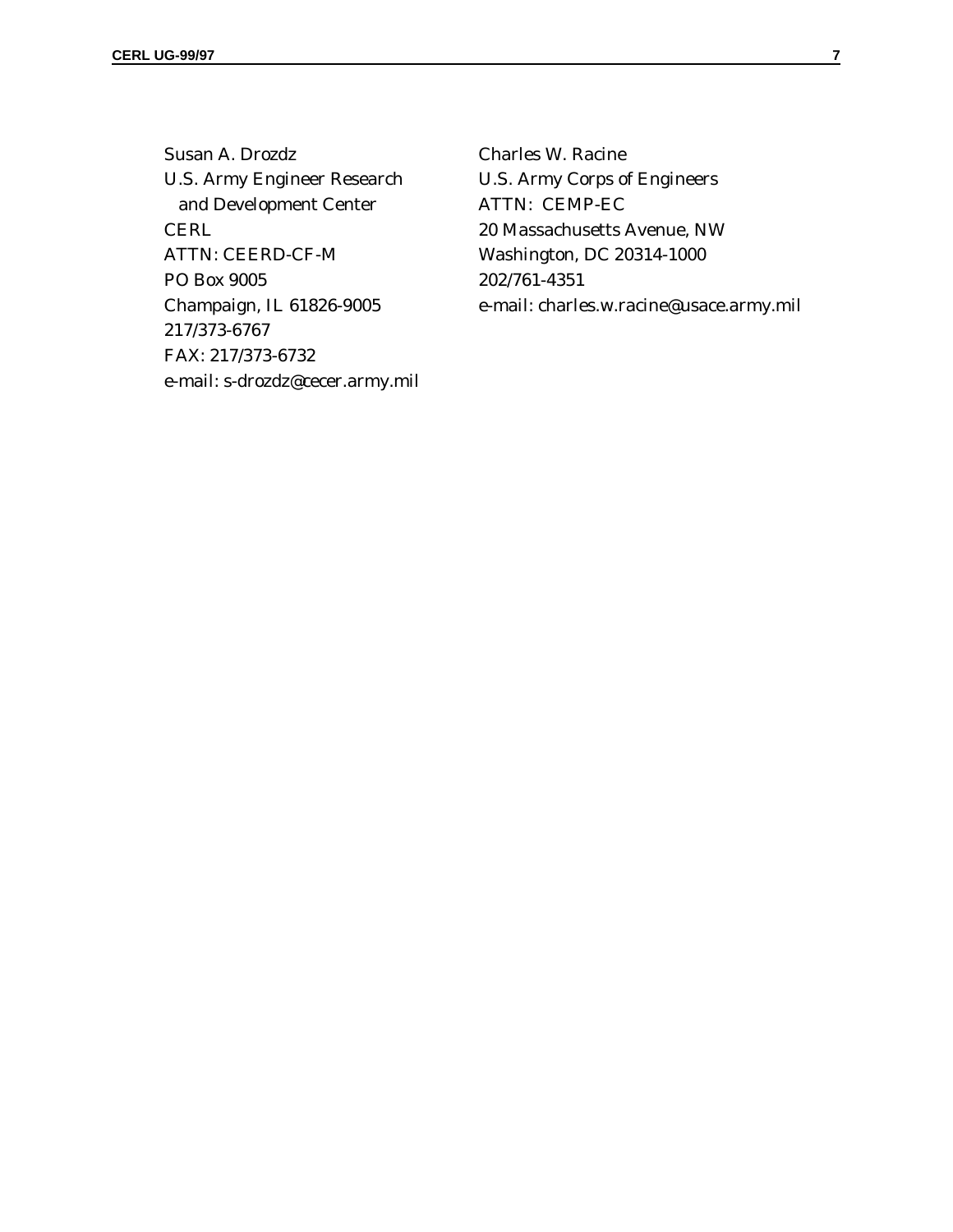# **2 Pre-Acquisition**

## **Description of the Technology**

#### **Conventional Abrasive Blasting**

Abrasive blasting is a process in which abrasive particles, such as sand, steel shot, plastic beads, or coal slag are propelled at the structure's surface. The propelling medium is usually compressed air. Once the particles strike the surface, they abrade the paint from the substrate. (If the substrate is wood, the top layer of the substrate is also removed. The amount removed depends on the type of wood and its condition, type of abrasive, particle morphology, and air pressure.) The debris is usually collected on a tarpaulin placed on the ground. Once the paint is removed, the wood surface is sanded to the desired finish, then recoated. On steel substrates, the only restriction is that the surface must be primed following blasting to prevent flash rusting.

The advantages of abrasive blasting are that:

- 1. It completely removes all the LBP from the surface.
- 2. It has a fast removal rate (about 100-150 sq ft/hr on wood and steel surfaces).
- 3. The materials used for the process are inexpensive.

The disadvantages of abrasive blasting are that:

- 1. There is a large volume of waste created.
- 2. The waste is usually classified as hazardous and must be disposed of accordingly.
- 3 Containment structures are needed due to the significant amount of dust created.
- 4 The initial capital costs can be significant due to the equipment requirement.
- 5. It may destroy soft substrates and damage even hard ones.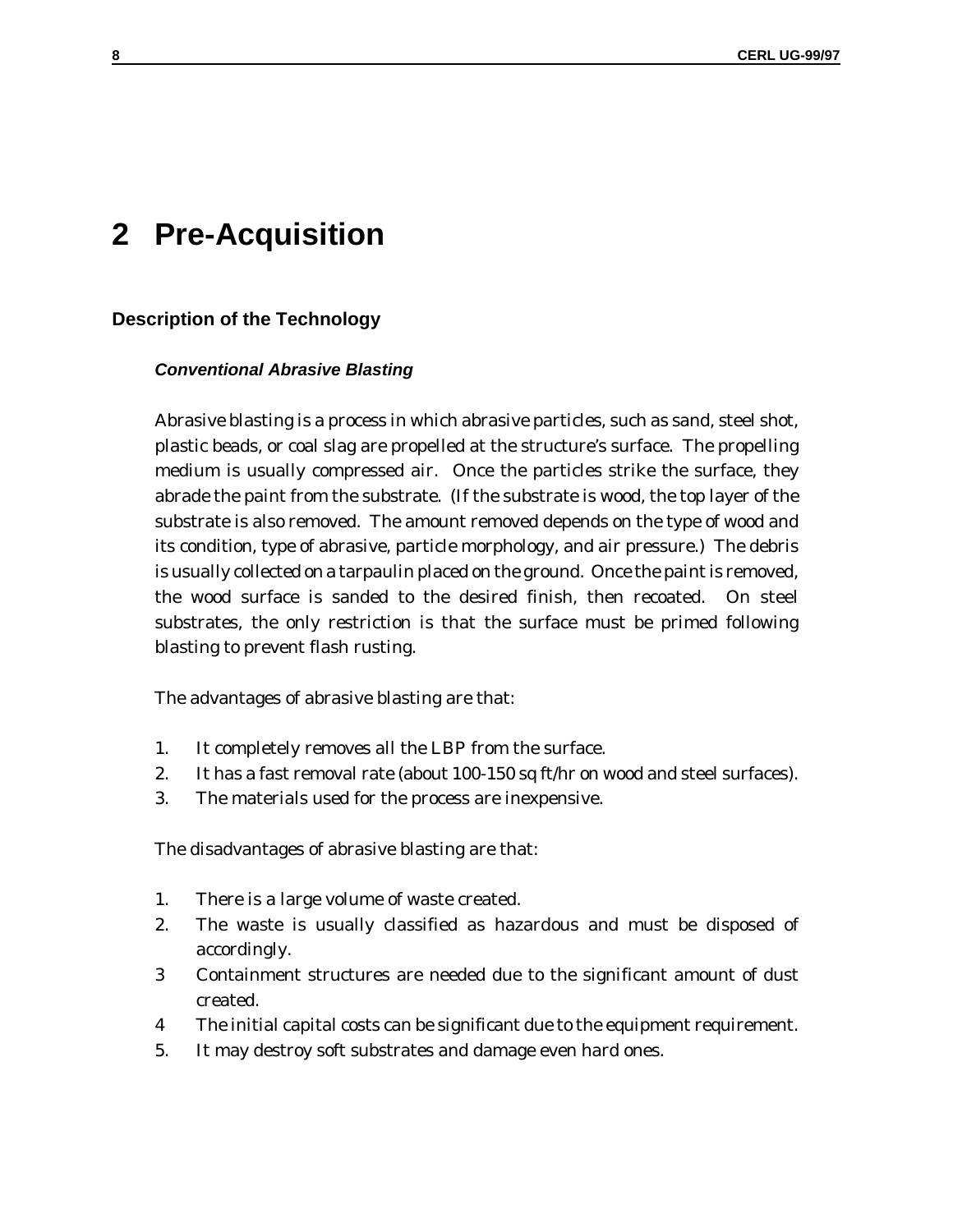#### **Blasting With Engineered Abrasives**

High production rates, good surface profile, and a surface amenable to subsequent surface coating can all be achieved through abrasive blasting with a variety of blasting media. To create an engineered abrasive, it is necessary to add a sulfate, silicate, or phosphate-based material to ordinary blasting media. The chemical additive and lead paint waste will then react to chemically stabilize the leachable lead.

In addition to the previously mentioned advantages, engineered abrasives can create waste that can be classified as nonhazardous, thus eliminating one major disadvantage of removing LBP with conventional abrasives. Other disadvantages are:

- 1. There is still a large volume of waste.
- 2 Containment structures are still required.
- 3. The initial capital costs are the same as conventional abrasives.
- 4. If used improperly, any abrasive may destroy the surface from which the paint is being removed.

#### **Cost and Benefit Analysis**

A cost analysis of the use of Blastox® as an additive to blast media to stabilize LBP after removal was based on field data from actual test sites within the Army installation network. Further analysis based on life cycle costs for other applications may be useful, but this study is limited to determination of present value savings, i.e., in immediate real dollar terms. It should be noted that the addition of Blastox® increases the cost of blasting media, but that the additional cost is more than recovered by avoiding hazardous waste disposal costs.

The summary data presented in Tables 1 and 2 were derived from separate cost analyses of wood substrates and steel substrates where the LBP was removed using an engineered abrasive. There is a variation in the equipment required for the various structures (i.e., one story wood structures versus 100 ft elevated steel tanks), thereby affecting the contractor overhead and the amount of scaffolding required. Furthermore, both the amount of blast media per square foot and the rate of removal (sq ft/hr) vary depending on the type of substrate. Finally, the cost of Blastox® is affected by the recommended rate of mixture with conventional blast media, depending on the type substrate.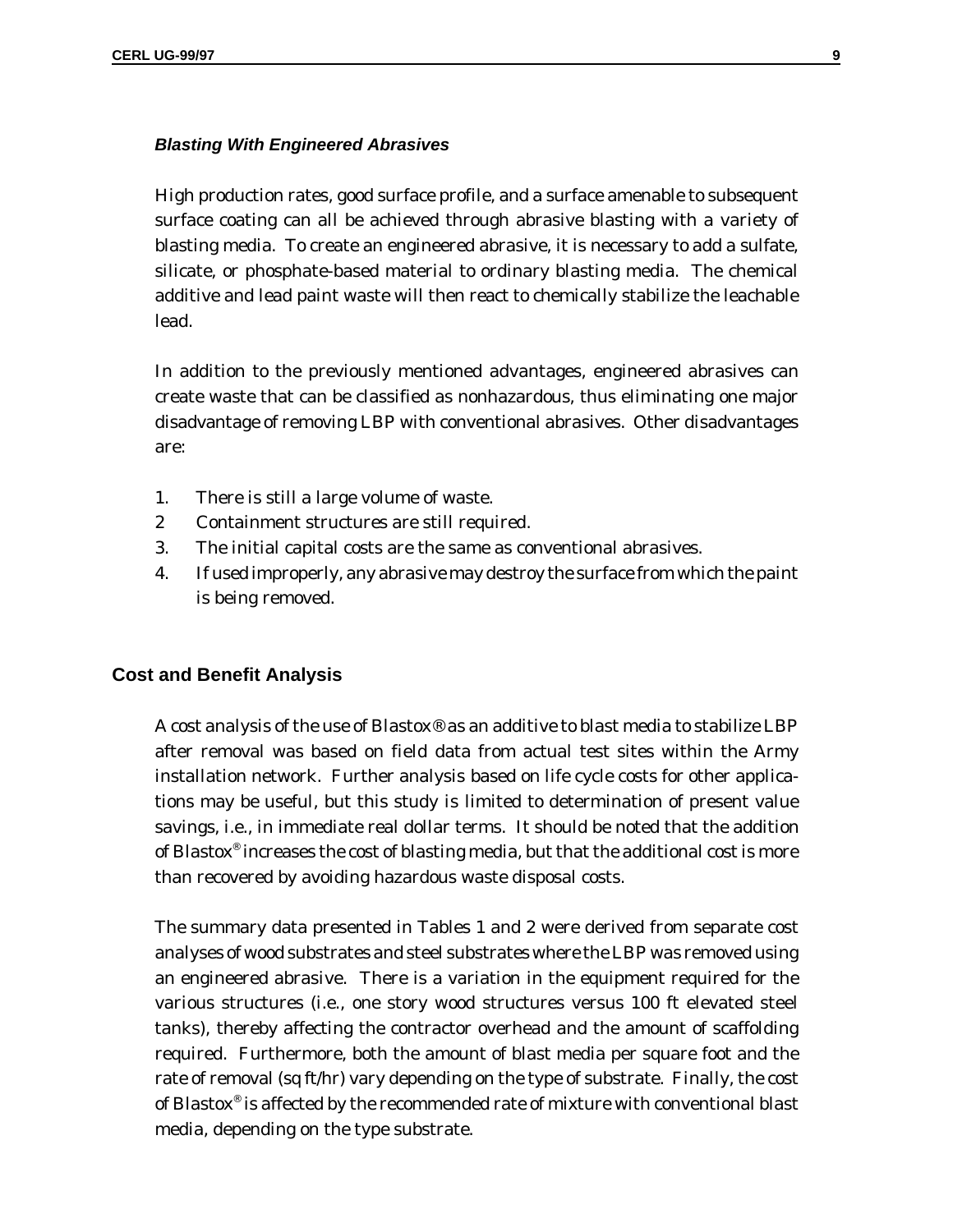Cost factors presented in the tables are based on actual contractor costs and compared to actual government estimates from site-specific LBP abatement projects. Capital facilities refers to the capital investment in the technology (i.e., blast machines, nozzles, etc.). The labor figures include the manpower for larger elevated structures and the associated scaffolding and dust containment. Consumables refers to the blast media, tarpaulins and covers, and packaging required for disposal. Environmental testing refers to required tests such as air monitoring (both personal and site), x-ray diffraction (XRF) testing, and TCLP analysis of the waste.

A determination of actual costs in terms of square foot savings must also include the stripping rate, i.e., the rate of paint removal in square feet abated per hour. Finally, the baseline disposal cost for the stabilized LBP waste is compared to the hazardous waste disposal cost (i.e., the cost to be avoided).

In summary, the data shown in Tables 1 and 2 shows an immediate and relevant savings for either type of substrate using the addition of Blastox® to the blast media. The hazardous waste disposal cost avoidance is \$0.12 to \$0.44/sq ft of abated surface for wood, and \$0.94 to \$3.06/sq ft for steel substrates.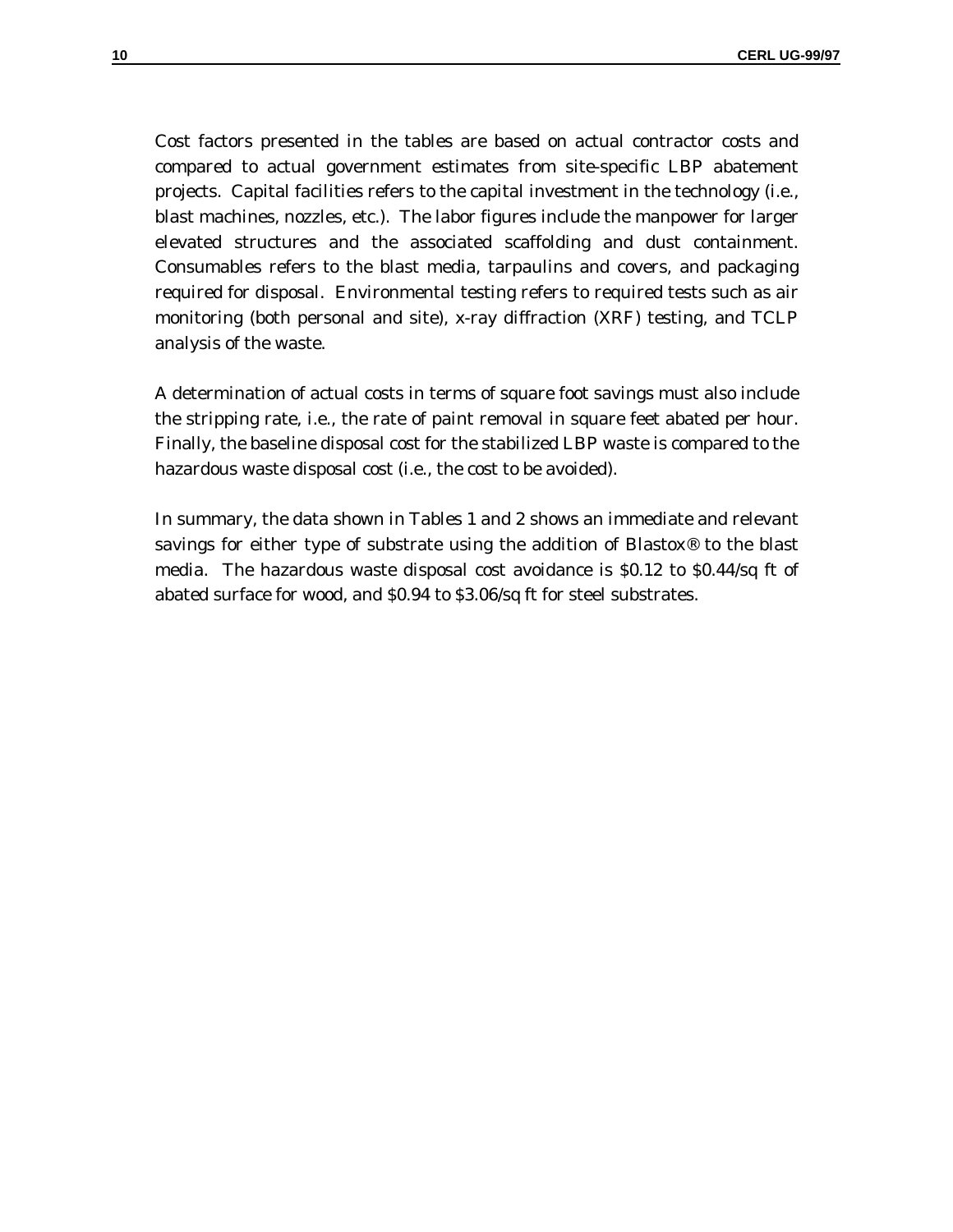| <b>Cost Factors</b>                                                                                                     | <b>Blast Media</b><br>Without Blastox <sup>®</sup>                            | <b>Blast Media</b><br>With Blastox® Additive<br>at \$0.25/lb (25% mixing)          |
|-------------------------------------------------------------------------------------------------------------------------|-------------------------------------------------------------------------------|------------------------------------------------------------------------------------|
| Capital facilities <sup>1</sup><br>Labor <sup>2</sup><br>Consumables <sup>3</sup><br>Environmental testing <sup>4</sup> | $$7.14$ /site hr<br>\$140.00/site hr<br>\$10,00/site hr<br>\$151.00           | \$7.14/site hr<br>\$140.00/site hr<br>\$17.20/site hr<br>\$151.00                  |
| Subtotal                                                                                                                | \$308.14/site hr                                                              | \$315,34/site hr                                                                   |
| Strip rate <sup>5</sup><br>Removal cost<br>Disposal cost <sup>6</sup>                                                   | 100 sq ft/hr<br>\$3.08/sq ft<br>$$0.21 - $0.54$ /sq ft<br>$($350 - $900/ton)$ | 100 sq ft/hr<br>$$3.15$ /sq ft<br>$$0.02 - $.03$ /sq ft<br>$($35.21 - $55.01/ton)$ |
| <b>Total Cost</b><br><b>Savings</b>                                                                                     | $$3.29 - $3.62$ /sq ft                                                        | $$3.17 - $3.18$ /sq ft<br>$$0.12 - $0.44$ /sq ft                                   |

|  | Table 1. Savings in real present value dollars on wood substrates. |  |  |  |  |
|--|--------------------------------------------------------------------|--|--|--|--|
|--|--------------------------------------------------------------------|--|--|--|--|

Notes (Data Sources):

1 Capital rates of recovery are from actual contractor costs and DPW government cost estimate detail sheets. Costs for investment are amortized over 7 years for depreciation, and assume a 2000 hour site year.

- 2 Labor is quoted from actual contractor costs or derived from government estimate sheets.
- 3 Consumables are based on items used up in the job process. Blastox<sup>®</sup> is factored into this number based on its rate of application and percent of additive by weight. Abrasive blasting of wood required 1.2 lb of abrasive per sq ft of surface area blast cleaned. Abrasive blasting of steel required 8 lb of abrasive per sq ft.
- 4 Environmental testing includes air monitoring (both personal and site), XRF, and TCLP tests.
- 5 Strip rate varies depending on size of equipment and nature of the structure, i.e., wood buildings or 120-ft high elevated steel water or storage tank.
- 6 Disposal costs for hazardous waste were supplied by the Marketing Department, Chemical Waste Management, Inc., Oakbrook, IL. Costs for nonhazardous waste reflect typical costs from 12 states, as published in Solid Waste Digest, October 1993, Chartwell Information Publishers, Inc., Alexandria, VA., and supplementary information from 4 additional states. The higher end of the range of disposal costs reflects per unit costs of the disposal of small quantities of waste (less than 5 tons). Lower per-unit disposal costs reflect disposal of bulk wastes from larger projects. Most projects involving abrasive blasting of wood will generate less than 5 tons of waste.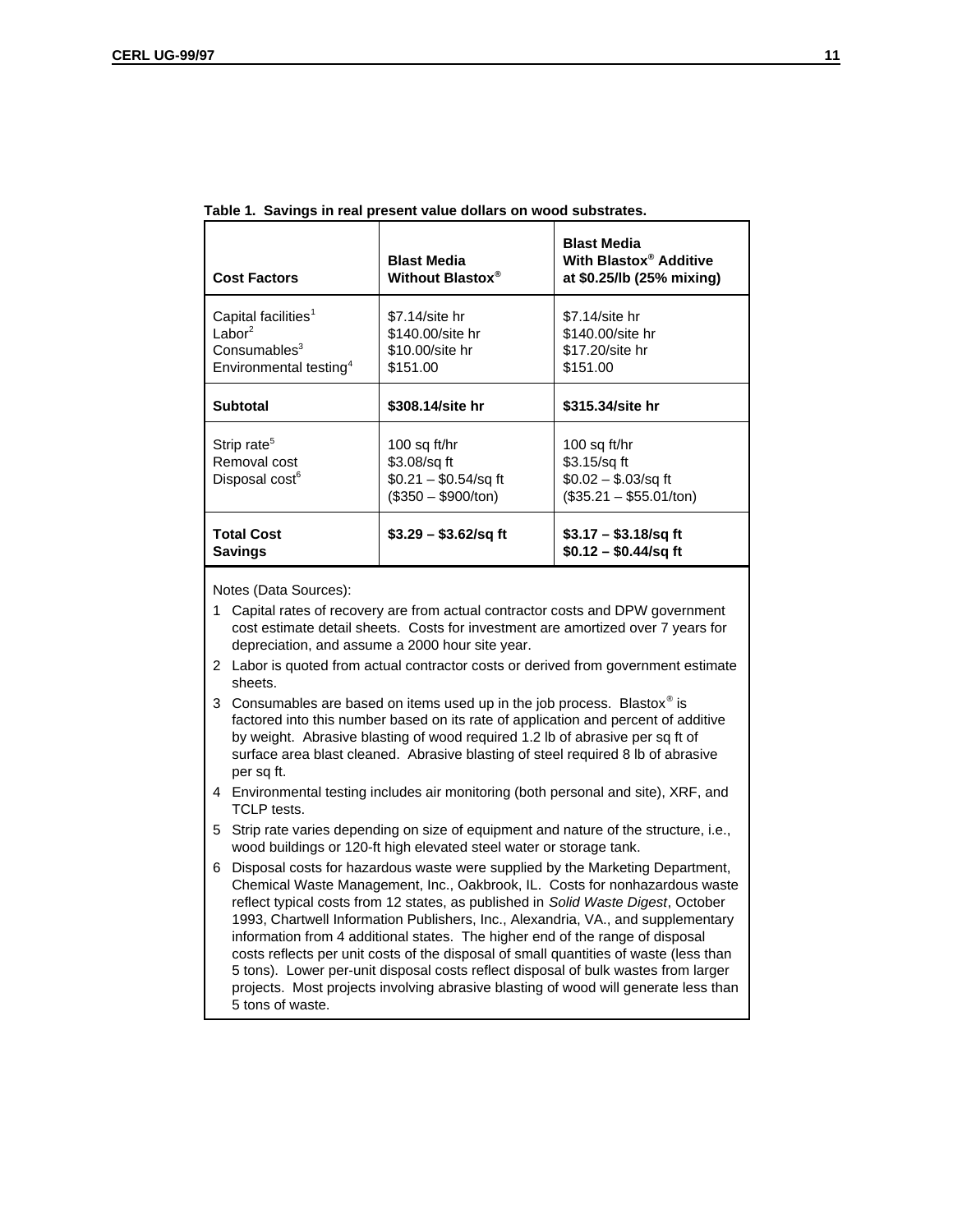| <b>Cost Factors</b>                 | <b>Blast Media</b><br>Without Blastox <sup>®</sup>         | <b>Blast Media</b><br>With Blastox <sup>®</sup> Additive<br>at \$0.25/lb (20% mixing) |
|-------------------------------------|------------------------------------------------------------|---------------------------------------------------------------------------------------|
| Capital facilities <sup>1</sup>     | \$40,00/site hr                                            | \$40,00/site hr                                                                       |
| $\mathsf{Labor}^2$                  | \$280.00/site hr                                           | \$280,00/site hr                                                                      |
| Consumables <sup>3</sup>            | \$70.00/site hr (containment)                              | \$102,00/site hr                                                                      |
|                                     | \$67.00/site hr (crane rental)                             | \$67,00/site hr                                                                       |
|                                     | \$137,00/site hr                                           | \$169,00/site hr                                                                      |
| Environmental testing <sup>4</sup>  | \$151.00                                                   | \$151.00                                                                              |
| Subtotal                            | \$608,00/site hr                                           | \$640,00/site hr                                                                      |
| Strip rate <sup>5</sup>             | 100 sq ft/hr (may be higher<br>when not hampered by height | 100 sq ft/hr                                                                          |
|                                     | and configuration)                                         |                                                                                       |
| Removal cost                        | \$6.08/sq ft                                               | \$6.40/sq ft                                                                          |
| Disposal cost <sup>6</sup>          | $$1.40 - $3.60$ /sq ft                                     | $$0.14 - $0.22$ /sq ft                                                                |
|                                     | $($350 - $900/ton)$                                        | $($35.21 - $55.01/ton)$                                                               |
| <b>Total Cost</b><br><b>Savings</b> | $$7.48 - $9.68$ /sq ft                                     | $$6.54 - $6.62$ /sq ft<br>$$0.94 - $3.06$ /sq ft                                      |

**Table 2. Savings in real present value dollars on steel substrates.**

Notes (Data Sources):

- 1 Capital rates of recovery are from actual contractor costs and DPW government cost estimate detail sheets. Costs for investment are amortized over 7 years for depreciation, and assume a 2000 hour site year.
- 2 Labor is quoted from actual contractor costs or derived from government estimate sheets.
- 3 Consumables are based on items used up in the job process. Blastox<sup>®</sup> is factored into this number based on its rate of application and percent of additive by weight. Abrasive blasting of wood required 1.2 lb of abrasive per sq ft of surface area blast cleaned. Abrasive blasting of steel required 8 lb of abrasive per sq ft.
- 4 Environmental testing includes air monitoring (both personal and site), XRF, and TCLP tests.
- 5 Strip rate varies depending on size of equipment and nature of the structure, i.e., wood buildings or 120-ft high elevated steel water or storage tank.
- 6 Disposal costs for hazardous waste were supplied by the Marketing Department, Chemical Waste Management, Inc., Oakbrook, IL. Costs for nonhazardous waste reflect typical costs from 12 states, as published in Solid Waste Digest, October 1993, Chartwell Information Publishers, Inc., Alexandria, VA., and supplementary information from 4 additional states. The higher end of the range of disposal costs reflects per unit costs of the disposal of small quantities of waste (less than 5 tons). Lower per-unit disposal costs reflect disposal of bulk wastes from larger projects. Most projects involving abrasive blasting of wood will generate less than 5 tons of waste.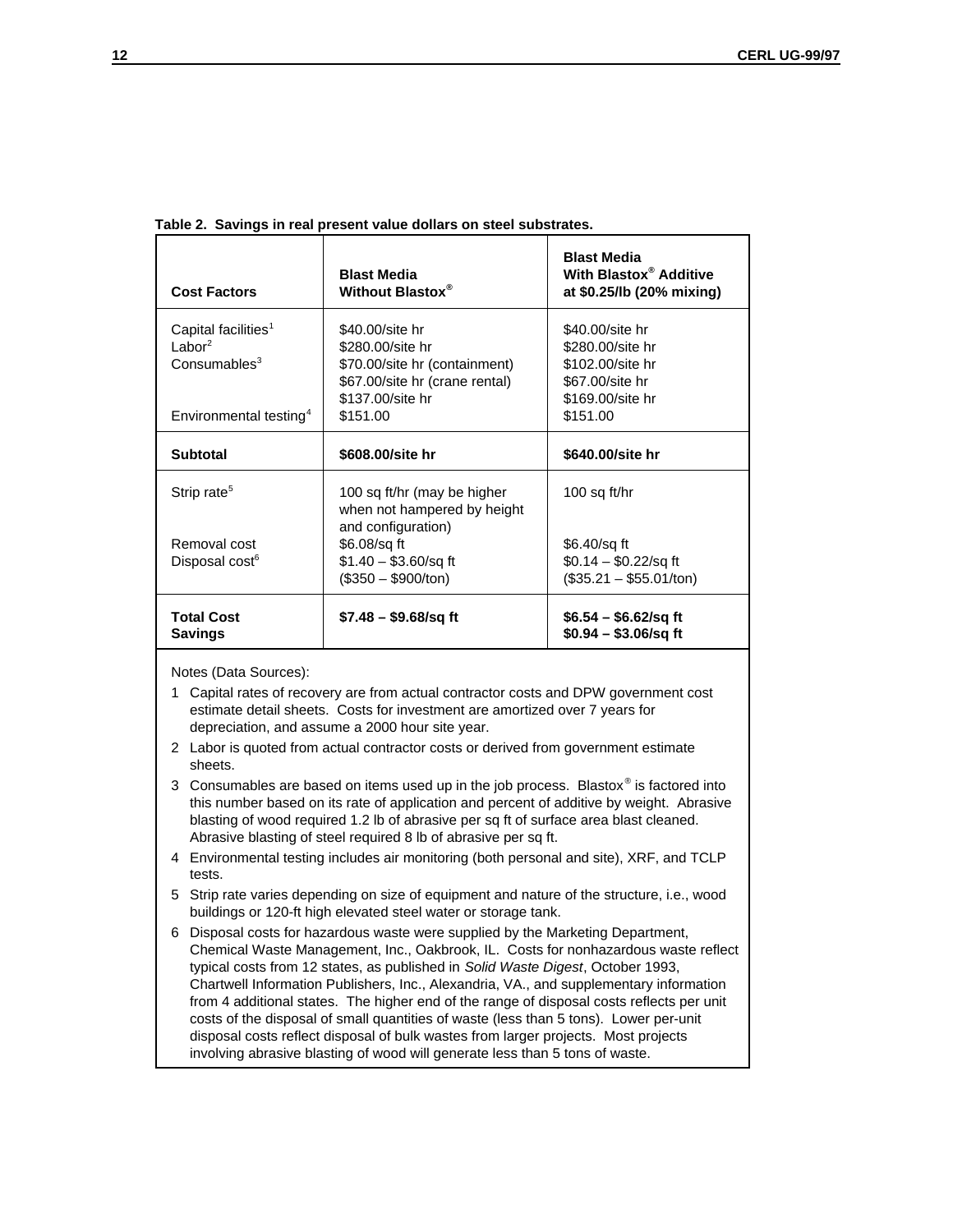# **3 Procurement/Acquisition**

### **Potential Funding Sources**

U.S. Army installations can use Maintenance and Repair "K" account funds to procure the LBP waste chemical stabilizer as a blast media additive.

### **Technology Components and Sources**

Presently, the chemical stabilizer is commercially available with the desired specifications from several suppliers affiliated with the TDJ Group. See Appendix A for regional sources.

**The TDJ Group, Inc.** 760-A Industrial Drive Cary, IL 60013 847/639-0499

## **Procurement Documents**

The following specifications need to be included in the procurement package for chemical stabilizers:

1.0 Specifications

1.01 Blastox® is a tri-calcium silicate based material, the approximate composition of which is given in Table 3. (Appendix B contains the U.S. Occupational Safety and Health Administration [OSHA] Health Communication Material Safety Data Sheet [OSHA 29 CFR 1910/200] for the chemical stabilizer.)

1.02 It must be a calcium silicate material (a combination of tri- and di-calcium silicate) and contain no unoxidized iron or steel.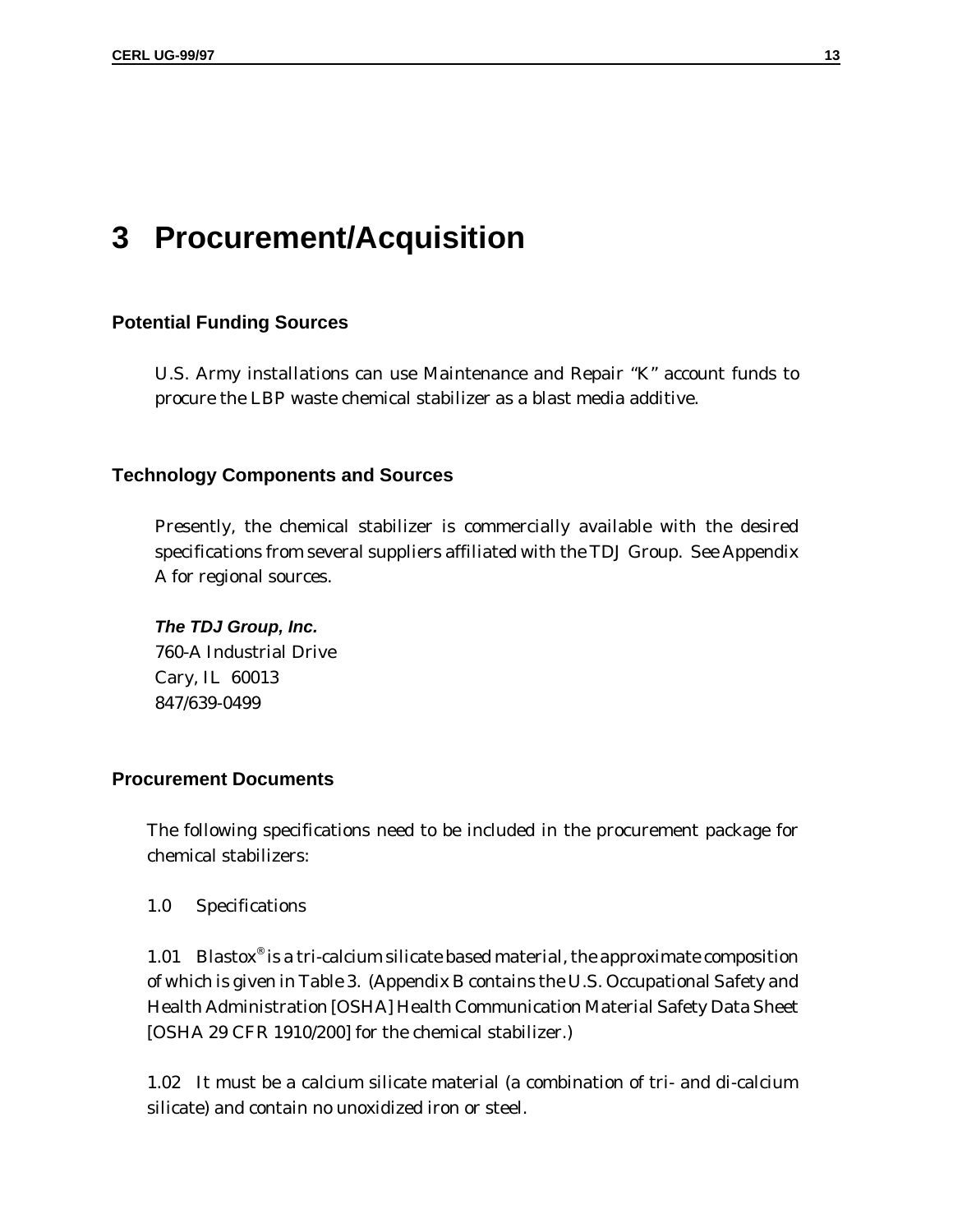0.18 0.11 0.07

1.03 At least 95 percent of the material must be within the particle size range of greater than 60 mesh, but less than 12 mesh.

1.04 Its hardness must be greater than 6.0 on the Mohs scale.

1.05 It must have a bulk density of greater than 80, but less than 100 lb/cu ft.

1.06 It must not be a hazardous material under the OSHA Standard.

1.07 The chemical additive cannot create an additional workplace health hazard as defined by the OSHA Standard.

1.08 It must be approved for use without RCRA (or its state counterparts ) treatment permits by state environmental officials.

1.09 For lead abatement projects on wood surfaces, the blasting media must consist of at least 25 weight percent of the chemical additive.

1.10 For lead abatement projects on steel surfaces, the blasting media must consist of at least 20 weight percent of the chemical additive.

2.0 Operating Parameters

2.01 A pre-blended abrasive blast media is recommended for use on both wood and steel substrates.

2.02 The following operating parameters are recommended when using a chemically stabilized blast media to remove LBP on wood and steel surfaces:

| <b>Parameter</b>                       | <b>LBP Removal on Wood</b> | <b>LBP Removal on Steel</b> |
|----------------------------------------|----------------------------|-----------------------------|
| Blast air pressure (psi)               | $90 - 100$                 | 100-120                     |
| Average material usage rate (lb/sq ft) | 1.2                        | $6 - 10$                    |
| Removal rates (sq ft/hr)               | $80 - 120$                 | 100-125                     |

| . uw.v v. vvpv                 |                    |  |  |
|--------------------------------|--------------------|--|--|
| Compound                       | Weight Percent ±5% |  |  |
| CaO                            | 65.52              |  |  |
| SiO <sub>2</sub>               | 22.06              |  |  |
| $\mathsf{Al}_2\mathsf{O}_3$    | 4.58               |  |  |
| MgO                            | 3.55               |  |  |
| Fe <sub>2</sub> O <sub>3</sub> | 2.07               |  |  |
| MnO                            | 0.44               |  |  |
| K <sub>2</sub> O               | 0.4                |  |  |
|                                | 0.27               |  |  |

 $TiO<sub>2</sub>$  $P_2O_5$ Na<sub>2</sub>O

|  | Table 3. Composition of lead stabilizer. |  |  |
|--|------------------------------------------|--|--|
|--|------------------------------------------|--|--|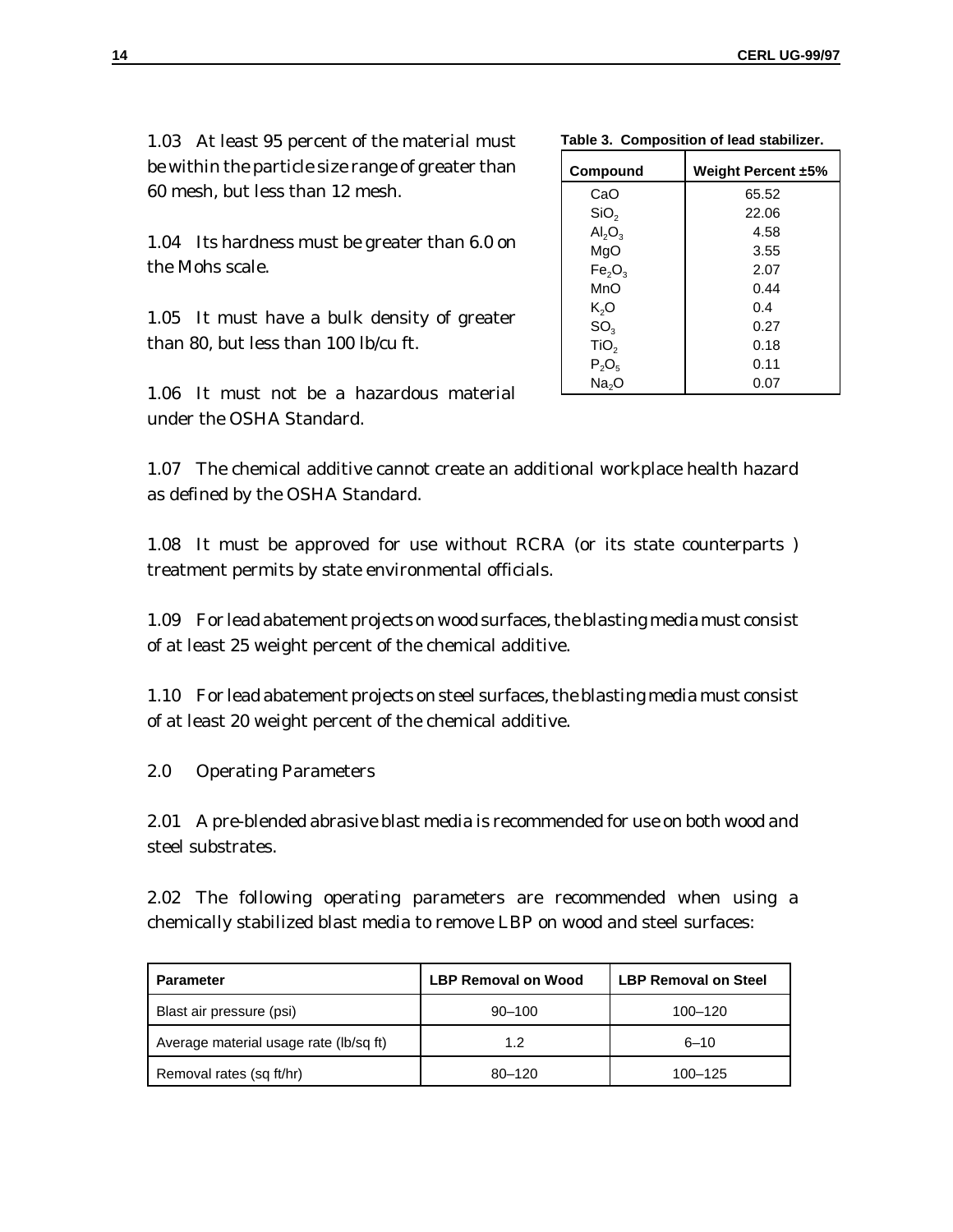Appendix C of this User Guide includes a FEAP advertisement flyer that outlines this technology. Appendices D and E show sample "Statements of Work" for removal of exterior LBP from wood and steel, respectively, to help Army installation personnel create proper LBP abatement specifications.

### **Procurement Scheduling**

The lead time for ordering the chemical stabilizer additive is approximately 10 working days.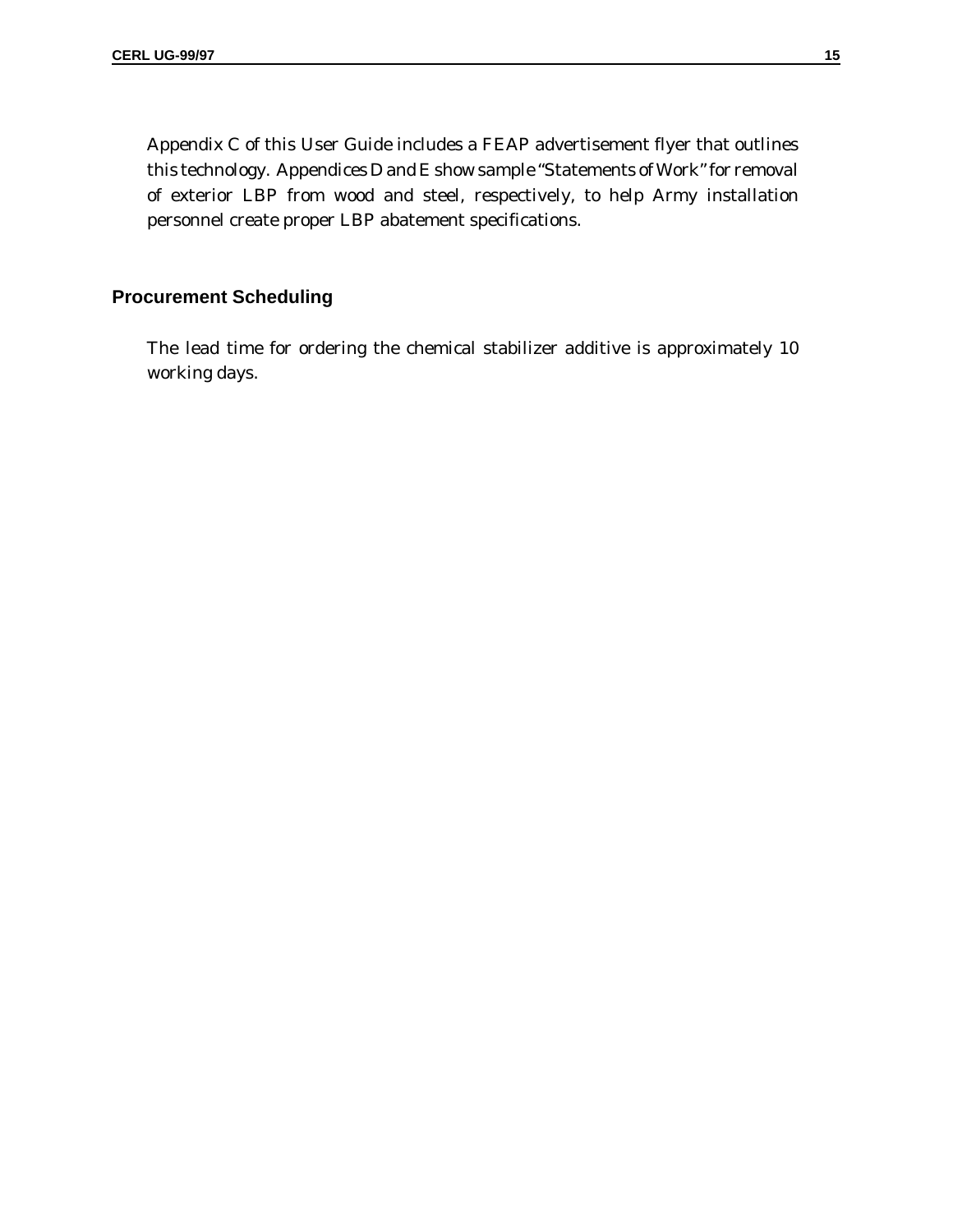# **4 Post-Acquisition**

#### **Acquisition Scheduling**

The contractor shall submit the following plans to the Government Contracting Office before starting any LBP abatement work:

- 1. A written "Lead-Containing Paint Removal/Abatement Plan" shall be submitted for approval within 30 days after award of the purchase order.
- 2. A written "Worker Protection Plan" shall be submitted for approval within 40 days after award of the purchase order.
- 3. A written "Waste Collection Plan" shall be submitted for approval within 45 days after award of the purchase order.

#### **Sampling**

To test this material properly, a homogeneous sample must be extracted from the mass of post-blasting debris. All the debris from the day (or specified period) of blasting must be collected in a pile on the tarpaulins placed on the ground. The post-blast Blastox® is smaller in size than the coal slag and paint chips and therefore may tend to settle through the pores of the waste material until it is near the bottom of the pile. With silica sand, the post-blasting particle size of the abrasive and chemical additive are about the same, eliminating the problem of separation while on the tarpaulin. A representative sample may be taken by "drilling" a hole from top to bottom of the pile in random locations and placing the sample in a bottle or bag for testing. It is recommended that at least three locations be sampled for testing a representative amount.

### **Testing**

Incongruities in testing are caused by laboratories differences in interpreting the test procedures and by human errors while performing the tests. To overcome some of these problems, and to prevent the waste from failing the test because of these errors, some measures should be taken to assure the material will pass all proper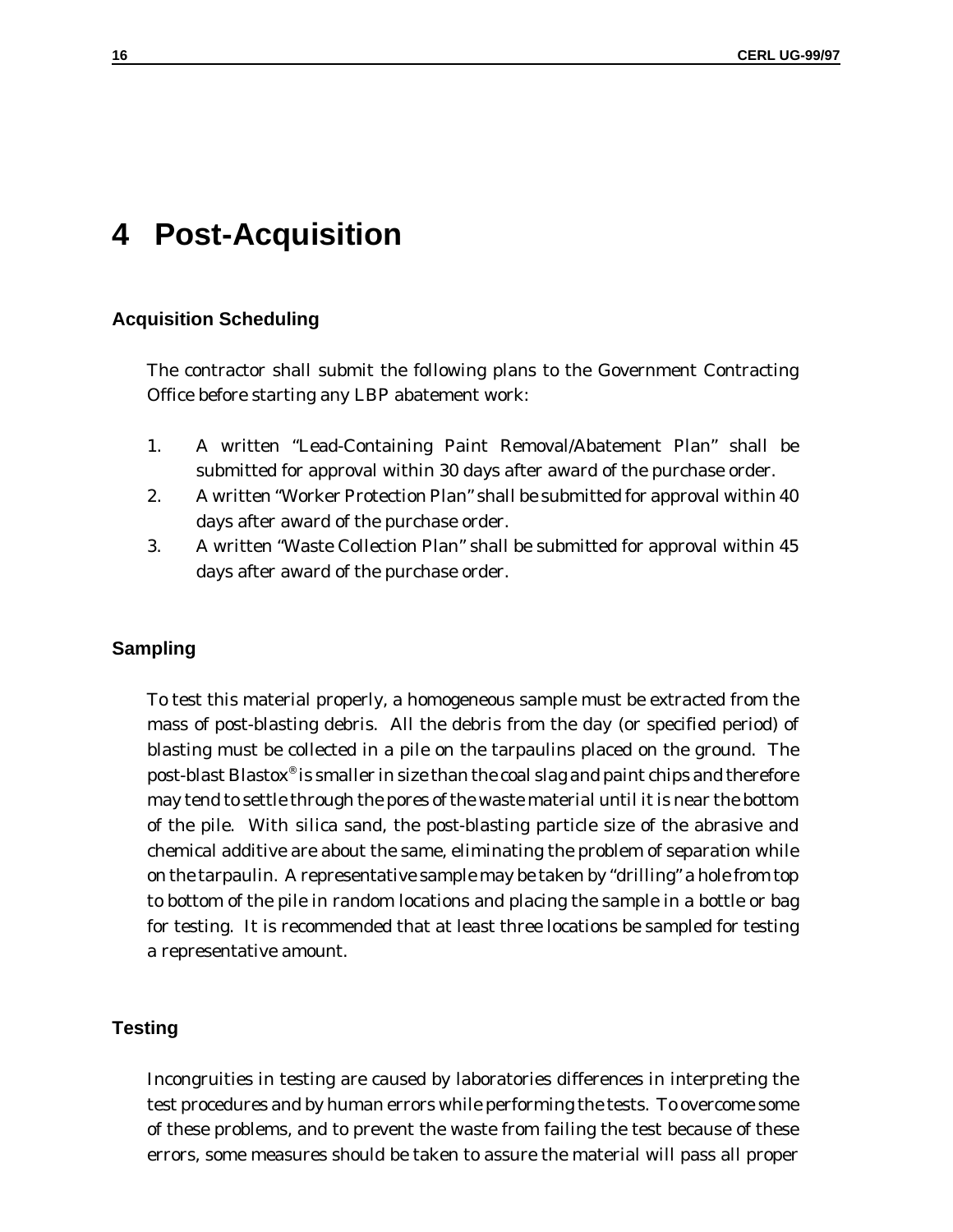tests. According to Section 6.1 of TCLP procedure, the sample should be taken out of the bag/bottle and re-homogenized by mixing. When this material is tested to determine which extraction fluid should be used (Section 7.1.4.1), the pH should be measured and recorded before adding the 3.5 mil of hydrochloric acid, according to Section 7.1.4.2 of the test. The final pH of the TCLP solution (after the sample has mixed 18 +/- 2 hr) should be tested, as well as the amount of calcium that leached into the solution. (This is done by the same procedure that determines the amount of lead in solution is tested.) If a sample should fail, these tests will help determine if the error was due to a sampling problem or a laboratory testing problem. In the past, samples using Blastox® have failed the TCLP test *only* as a consequence of an improper sampling procedure, or improper lab testing of the homogenous sample. When re-tested, the failed samples all passed as expected. Therefore, the final report delivered by the laboratory should contain the initial and final pH of the solution, and the amount of lead and calcium that leached into the solution.

#### **Service/Support Requirements**

Once the paint has been removed, the wood surface must be sanded with an ordinary power sander to achieve the desired surface morphology. If the building is occupied, the inside must be monitored and cleaned properly.

#### **Beneficial Reuse**

Even though stability data indicates long-term compliance, many generators are hesitant to landfill any material. The TDJ Group, Inc., has been working on markets for the spent abrasive other than landfills. As an alternative to landfilling the waste, sand-blast waste enriched with Blastox may be reused as a raw material for manufacturing processes in several areas of manufacturing. Currently, TDJ is recycling spent waste through several kilns and cement operations. The spent material is used as feedstock for the making of Portland cement at the kilns, and can be used to make flowable fill, a controlled low-strength concrete material. The cement operation may provide a letter documenting the transfer of ownership of the waste for liability purposes.

The process of beneficial reuse must be approved by each state agency, or the controlling EPA region. That approval has been obtained in the states where reuse facilities are operating, and should be easier to gain approval in new states as other states participate in the program. As long as the spent material is nonhazardous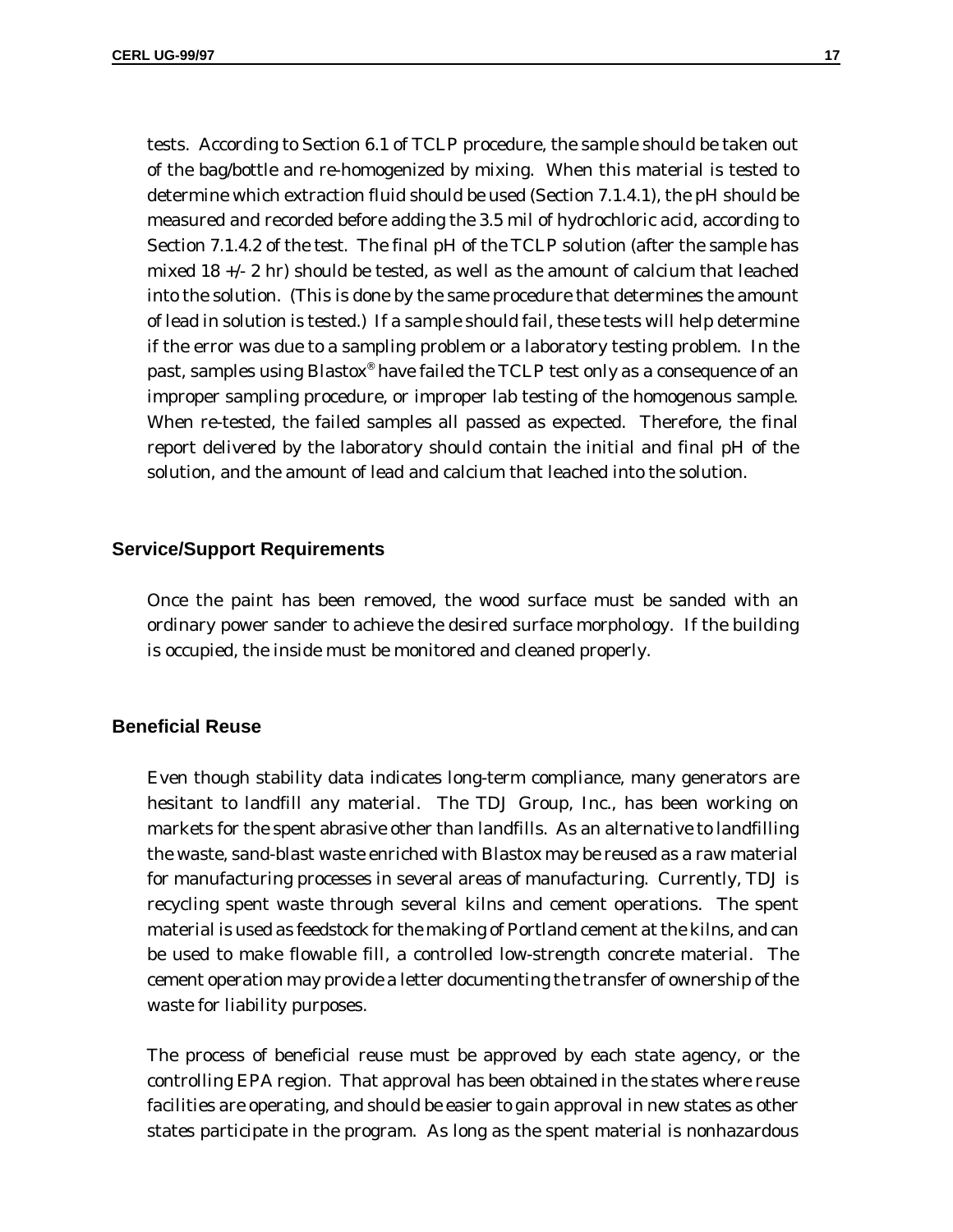under the TCLP test (or STLC [Soluble Threshold Limit Concentration] test in California), the waste may qualify for beneficial reuse. TCLP results and total metal results must be forwarded to the chosen cement kiln operation, who will approve the transaction and accept the material with a proper bill of lading labeling the waste as "nonhazardous feedstock for the cement kiln." This option is already operational in many states, and may be soon operational in many areas of the country. This non-disposal alternative could eliminate any liability for the generator. Currently, parties interested in beneficial reuse of spent abrasive should contact:

The TDJ Group, Inc. ATTN: Robert Bruton 760-A Industrial Drive Cary, IL 60013 847/639-1113

TDJ can recommend the closest kiln or cement operation that can take the waste. Currently, the following cement operations can take the spent abrasive waste:

California Portland Cement Company c/o Levond Steel ATTN: Joseph Cordner PO Box 24846 Los Angeles, CA 90094 310-823-4453

LaForge Cement Company c/o Industrial Services Inc. ATTN: Kenneth Casten 5400 W. Marginal Way SW Seattle, WA 98106 206/937-8025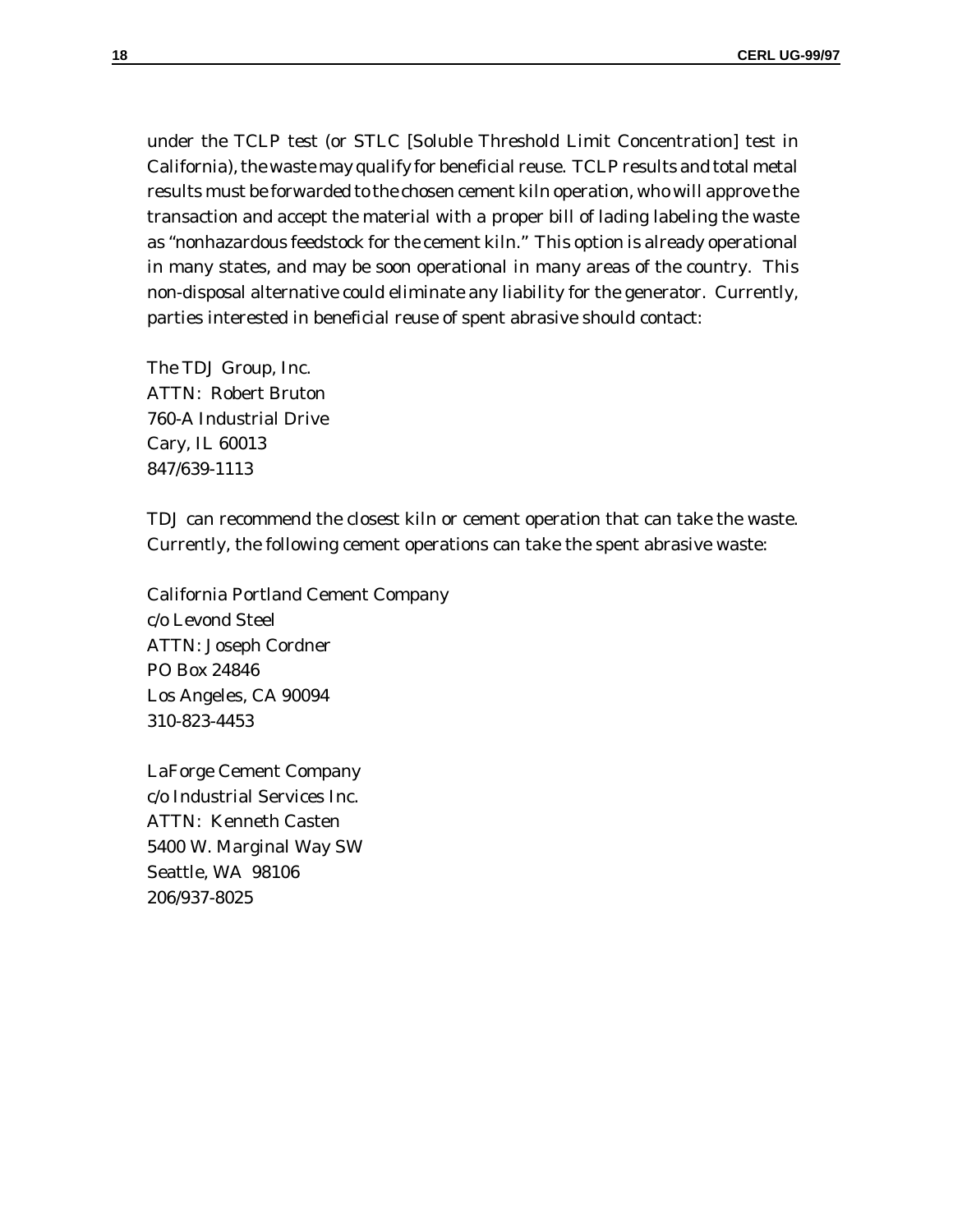# **Appendix A: BLASTOX® Suppliers**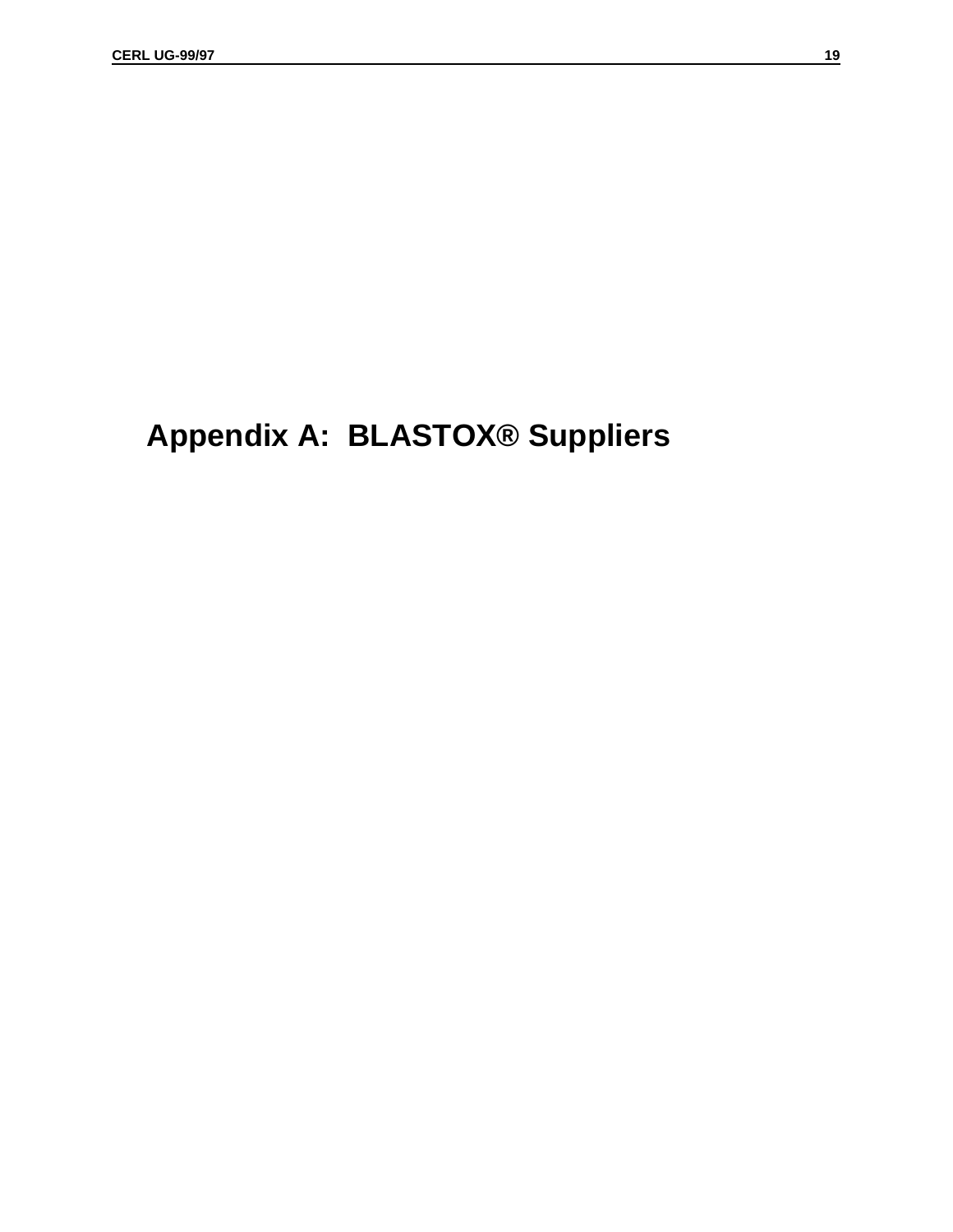| <b>TDJ Regional</b>                 |                               |                           |               |                                                    |                              |
|-------------------------------------|-------------------------------|---------------------------|---------------|----------------------------------------------------|------------------------------|
| <b>Manager</b>                      | <b>State/Province</b>         | City                      | Product       | Company                                            | Phone                        |
|                                     |                               |                           |               |                                                    |                              |
| East                                | Kentucky                      | Louisville                | Slags         | Universal Minerals, Inc.                           | 502-933-1932                 |
| <b>Bob Bruton</b>                   | New Hampshire                 | Bow                       | <b>Slags</b>  | <b>Reed Minerals</b>                               | 603-224-4021                 |
| 800-252-7869                        | Ohio                          | <b>Gallapolis</b>         | Slags         | <b>Reed Minerals</b>                               | 614-367-7322                 |
|                                     | Ontario                       | Hamilton                  | Slags         | <b>Bell &amp; Mackenzie</b>                        | 905-527-6000                 |
|                                     | Pennsylvania                  | Wampum                    | Sands & Slags | <b>Fairmount Minerals - Best Sand</b>              | 800-875-4302                 |
|                                     | Virginia                      | <b>Norfolk</b>            | Slags         | <b>Virginia Materials</b>                          | 757-855-0155                 |
|                                     | <b>West Virginia</b>          | Moundsville               | Slags         | <b>Reed Minerals</b>                               | 304-845-0211                 |
| <b>Midwest</b>                      | Indiana                       |                           | Slags         | <b>Reed Minerals</b>                               | 219-944-6250                 |
|                                     | Kansas                        | Gary<br>LaCygne           | Slags         | <b>Reed Minerals</b>                               | 913-757-4561                 |
| <b>James Lively</b><br>800-252-7869 | Michigan                      | <b>Flat Rock</b>          | Slags         | <b>Flat Rock Bagging</b>                           | 313-782-2073                 |
|                                     | Minnesota                     | Woodbury                  | Slags         | Abrasive Technologies, Inc.                        | 800-343-0117                 |
|                                     | Missouri                      |                           | Sands & Slags |                                                    |                              |
|                                     | North Dakota                  | <b>Bridgeton</b><br>Elgin | Sands & Slags | <b>St. Charles Sand Company</b><br>Abrasives, Inc. | 314-739-1777<br>701-584-3422 |
|                                     | South Dakota                  | <b>Sioux Falls</b>        |               |                                                    |                              |
|                                     | $^{\star\star}$               |                           | Slags         | <b>Stan Houston Equipment</b>                      | 605-336-3727                 |
|                                     |                               | Taylor                    | Sands         | <b>Badger Mining</b>                               | 800-932-7263                 |
|                                     | Wisconsin<br>Wisconsin        | Waupaca                   | Slags         | <b>Waupaca Materials</b>                           | 715-258-8566                 |
|                                     |                               |                           |               |                                                    |                              |
|                                     | Alabama                       | Mobile                    | Slags         | <b>Fairmount Minerals - Stan Blast</b>             | 334-694-0023                 |
|                                     | <b>Florida</b>                | <b>Davenport</b>          | Sands & Slags | <b>Standard Sand &amp; Silica</b>                  | 877-444-7263                 |
|                                     | <b>Florida</b>                | Jacksonville              | Sands & Slags | <b>Standard Sand &amp; Silica</b>                  | 904-355-0516                 |
|                                     | <b>Florida</b>                | Miami                     | Sands & Slags | <b>Standard Sand &amp; Silica</b>                  | 305-593-1430                 |
|                                     | <b>Florida</b>                | Tampa                     | Slags         | <b>Reed Minerals</b>                               | 813-677-9168                 |
|                                     | Georgia                       | Eden                      | Sands & Slags | <b>Savannah Abrasives</b>                          | 912-748-5568                 |
|                                     | Georgia                       | Valdosta                  | Sands & Slags | The Scruggs Co.                                    | 800-230-7263                 |
|                                     | Louisiana                     | Harvey                    | Slags         | <b>Fairmount Minerals - Stan Blast</b>             | 800-783-1777                 |
|                                     | Louisiana                     | Houma                     | <b>Sands</b>  | <b>Custom Aggregates</b>                           | 800-627-2167                 |
|                                     | Mississippi                   | Picayune                  | Sands         | <b>Custom Aggregates</b>                           | 800-326-2295                 |
|                                     | North Carolina                | Hoffman                   | Sands         | <b>Southern Products &amp; Silica</b>              | 800-572-6348                 |
|                                     | North Carolina                | Wadesboro                 | Sands & Slags | <b>Lisk Sand</b>                                   | 800-438-7711                 |
|                                     | Oklahoma                      | <b>Sand Springs</b>       | Sands & Slags | <b>Mohawk Materials</b>                            | 918-584-2707                 |
|                                     | <b>South Carolina</b>         | Columbia                  | Sands & Slags | Foster-Dixiana                                     | 803-791-3129                 |
|                                     | South Carolina                | Hardeeville               | Sands & Slags | <b>Foster-Dixiana</b>                              | 803-784-2139                 |
|                                     | Tennessee                     | Memphis                   | Slags         | <b>Reed Minerals</b>                               | 901-789-0700                 |
|                                     | Tennessee                     | Chattanooga               | Slags         | <b>Porter Warner Industries</b>                    | 423-266-4735                 |
|                                     | **                            | <b>Corpus Christi</b>     | Slags         | Clemtex, Inc.                                      | 512-882-8282                 |
|                                     | Texas                         | ** Corpus Christi         | Slags         | <b>Corpus Christi Equipment Company</b>            | 512-884-2981                 |
|                                     | Texas                         | <b>Dallas</b>             | Slags         | Clemtex, Inc.                                      | 214-631-0584                 |
|                                     | Texas                         | **<br><b>Deweyville</b>   | <b>Sands</b>  | <b>Specialty Sand</b>                              | 281-456-9553                 |
|                                     | <b>Texas</b>                  | Galveston                 | Slags         | <b>Fairmount Minerals - Stan Blast</b>             | 409-740-3355                 |
|                                     | Texas                         | Houston                   | Slags         | <b>Specialty Sand</b>                              | 281-456-9553                 |
|                                     | Texas                         | Houston                   | Slags         | Clemtex, Inc.                                      | 713-672-8251                 |
|                                     | <b>Texas</b>                  | <b>Houston</b>            | Sands & Slags | T-Tex                                              | 713-991-7070                 |
|                                     | $\star\star$<br>Texas         | Rockdale                  | Slags         | <b>Reed Minerals</b>                               | 512-446-5805                 |
|                                     | <b>Texas</b>                  |                           |               |                                                    |                              |
|                                     |                               |                           |               |                                                    |                              |
| West                                | Alaska                        | Anchorage                 | Slags         | <b>Polar Supply</b>                                | 907-563-5000                 |
| John Klimala                        | Arizona                       | Ajo                       | Slags         | <b>Minerals Research and Recovery</b>              | 520-748-9362                 |
| 805-929-3338                        | <b>British Columbia</b>       | Surrey                    | Slags         | OCL Industrial Minerals, Inc.                      | 604-594-5050                 |
|                                     | California                    | Compton                   | Sands & Slags | <b>Gordon Sand</b>                                 | 800-333-7930                 |
|                                     | California                    | Hayward                   | Slags         | <b>Kleen Blast</b>                                 | 510-831-9800                 |
|                                     | California                    | San Diego                 | Slags         | <b>Kleen Blast</b>                                 | 619-239-1092                 |
|                                     | $^{\star\star}$<br>California | Upland                    | Slags         | <b>Blast Coat Systems, Inc.</b>                    | 909-981-8137                 |
|                                     | Colorado                      | Denver                    | Sands & Slags | <b>Fairmount Minerals - UniWest</b>                | 303-388-1224                 |
|                                     | Oregon                        | Portland                  | Slags         | <b>Kleen Blast</b>                                 | 800-634-8499                 |
|                                     | **<br>Oregon                  | Portland                  | Sands & Slags | <b>Fairmount Minerals - UniWest</b>                | 503-226-4836                 |
|                                     | $***$<br>Utah                 | Lindon                    | Sands & Slags | <b>Fairmount Minerals - UniWest</b>                | 801-785-9326                 |
|                                     | Washington                    | Kent                      | <b>Glass</b>  | <b>TriVitro Corporation</b>                        | 360-733-2122                 |
|                                     | Washingotn                    | Tacoma                    | Slags         | <b>Kleen Blast</b>                                 | 800-228-4786                 |
|                                     | Washington                    | Seattle                   | Sands & Slags | <b>Fairmount Minerals - UniWest</b>                | 206-767-9880                 |
|                                     |                               |                           |               |                                                    |                              |

**\*\* Denotes distributor.**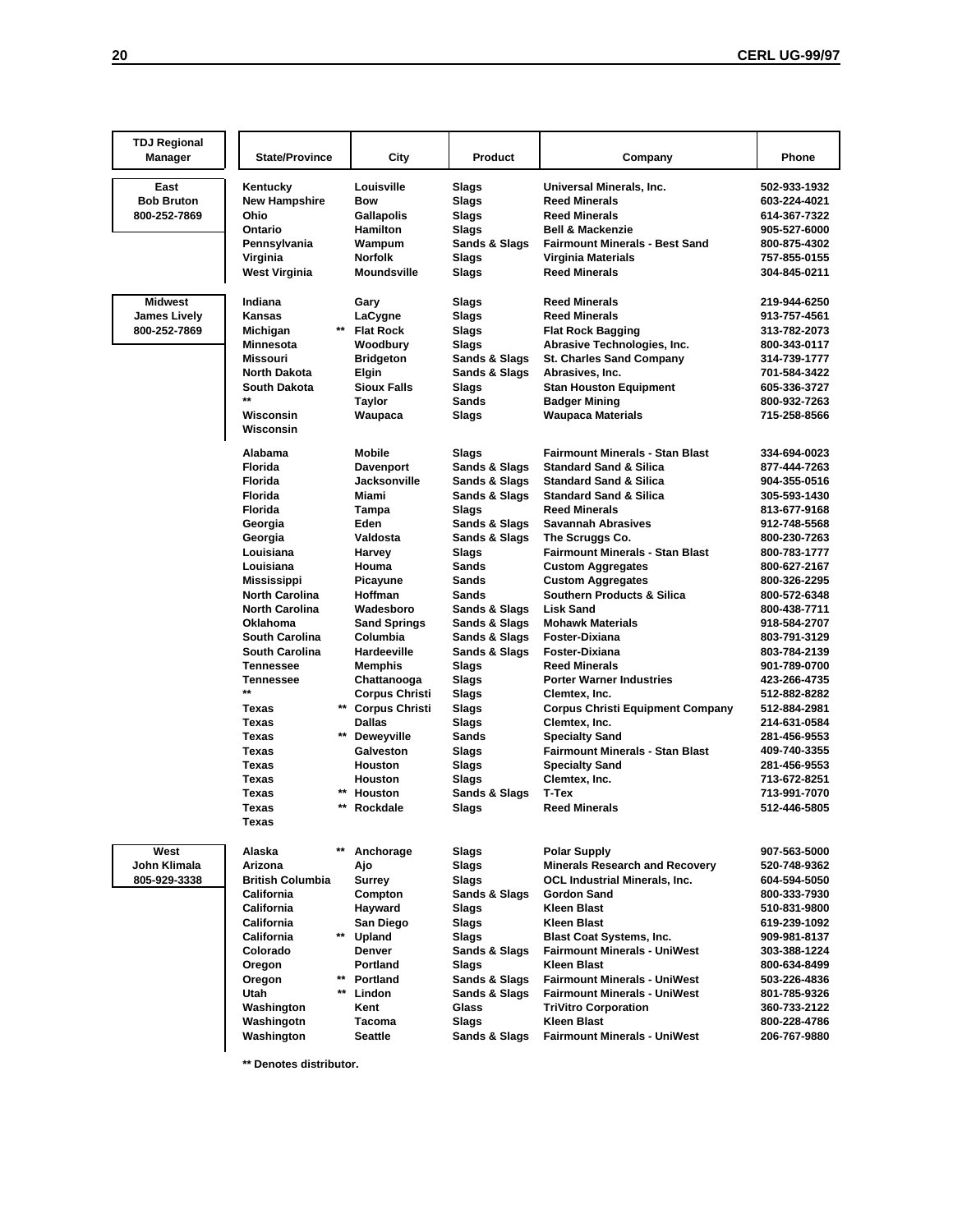# **Appendix B: Material Safety Data Sheet for Blastox®**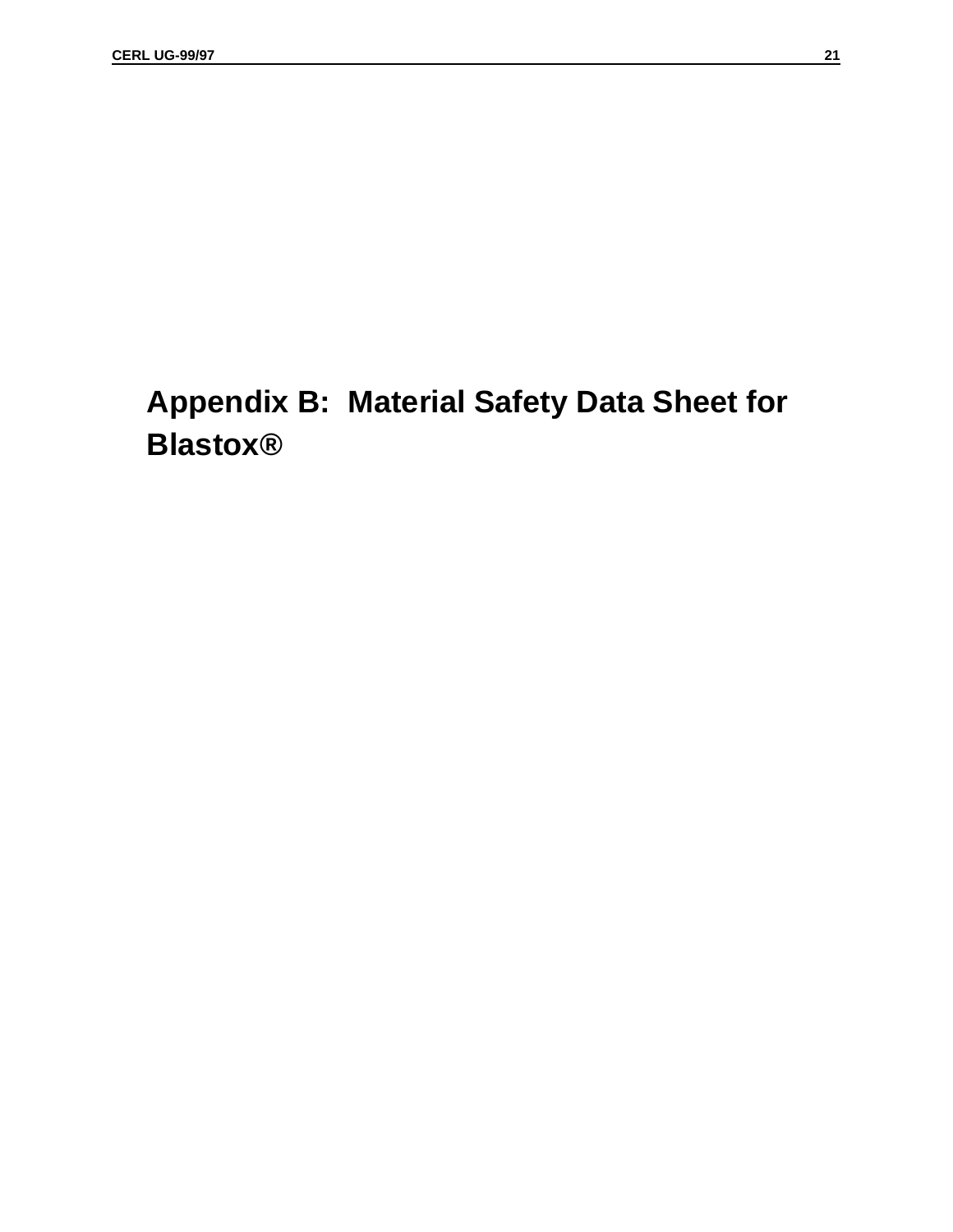## MATERIAL SAFETY DATA SHEET (OSHA 29 CFR 1910.1200)

## SECTION I - IDENTITY

#### Supplier's Name & Address

The TDJ Group, Inc. 760 Industrial Drive Unit K Cary, IL 60013

#### Information Telephone Number

(708) 639-1113

#### Date of Preparation

January 31, 1994

### SECTION II - HAZARDOUS INGREDIENTS / IDENTITY INFORMATION

## Common Name

Blastox™ Process Additive

## **Ingredients**

Substances similar to the following are known to be present in the admixture:

| 3CaO.SiO,                           | $(CAS #12168-85-3)$ |
|-------------------------------------|---------------------|
| 2CaO.SiO,                           | $(CAS #10034-77-2)$ |
| 3CaO.A1 <sub>2</sub> O <sub>3</sub> | $(CAS #12042-78-3)$ |

Small amounts of CaO, MgO,  $K_2SO_4$ , and  $Na_2SO_4$  may also be present.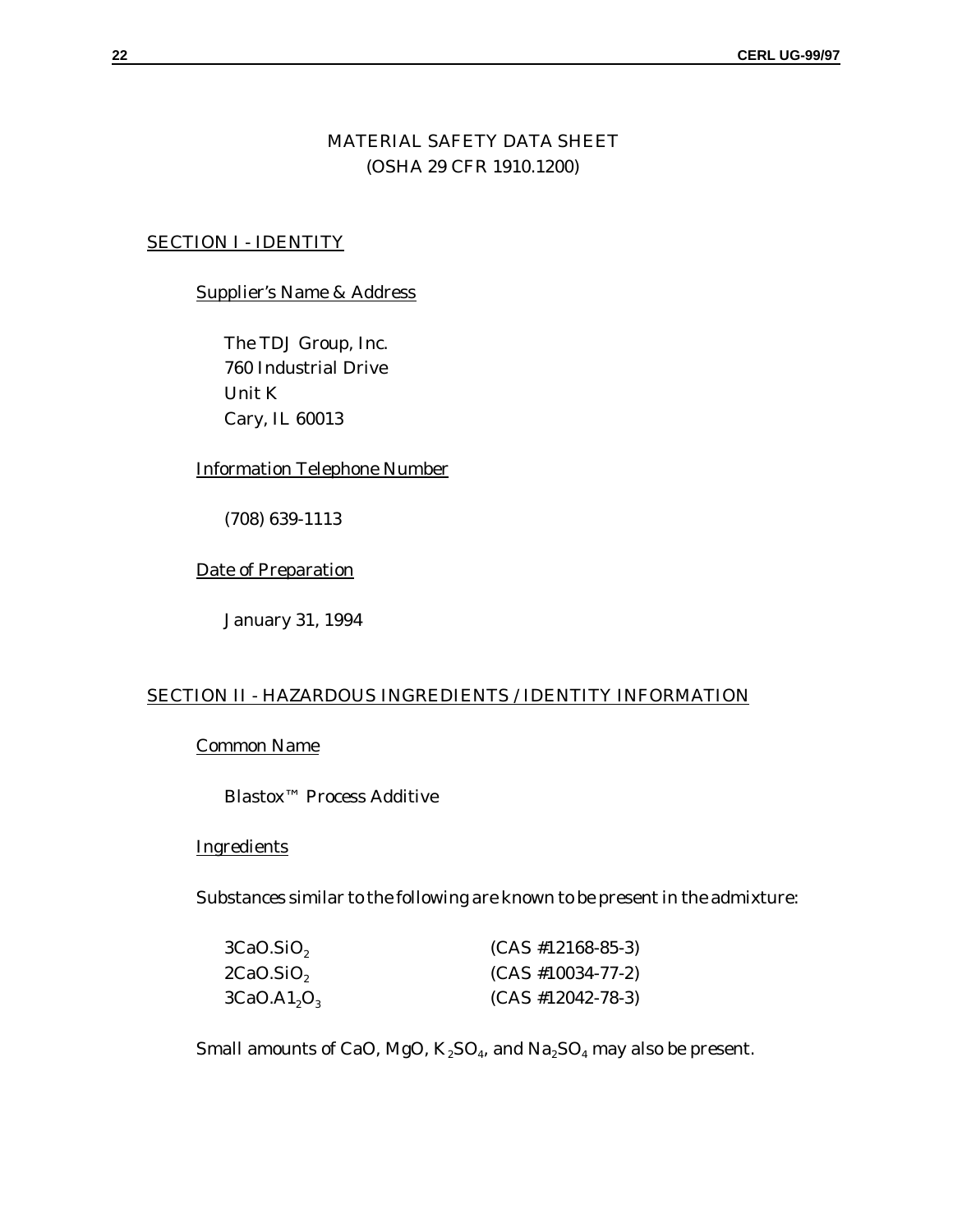## SECTION III - PHYSICAL / CHEMICAL CHARACTERISTICS

| <b>Solubility in Water</b> | $\sim$ $-$ | Slight $(0.1 - 1.0\%)$ |
|----------------------------|------------|------------------------|
| <b>Specific Gravity</b>    |            | $-3.15 - 3.22$         |
| Color                      |            | Black with no odor     |

The following properties are not applicable as Blastox™ admixture is a solid in granular form, i.e.,

| <b>Boiling Point</b>  | <b>Melting Point</b>    |
|-----------------------|-------------------------|
| <b>Vapor Pressure</b> | <b>Evaporation Rate</b> |
| <b>Vapor Density</b>  |                         |

### SECTION IV - FIRE AND EXPLOSION HAZARD DATA

Blastox™ admixture is noncombustible and not explosive.

## SECTION V - REACTIVITY DATA

Blastox<sup>™</sup> admixture is stable.

Blastox™ admixture is not incompatible with other materials, will not decompose into hazardous by-products, and will not polymerize.

Keep Blastox<sup>™</sup> admixture dry until used to treat in abrasive cleaning

### SECTION VI - HEALTH HAZARD DATA

| ACGIH Threshold Limit Value (1988-1989): | Total dust containing no<br>asbestos and less than 1%<br>silica - 10 mg/m <sup>3</sup> |
|------------------------------------------|----------------------------------------------------------------------------------------|
| <b>OSHA PEL (Transitional):</b>          | Total dust 50 million parti-<br>cles per cubic foot                                    |
| <b>OSHA PEL (Final):</b>                 | Total dust 10 mg/m <sup>3</sup><br>Respirable dust 5 mg/m <sup>3</sup>                 |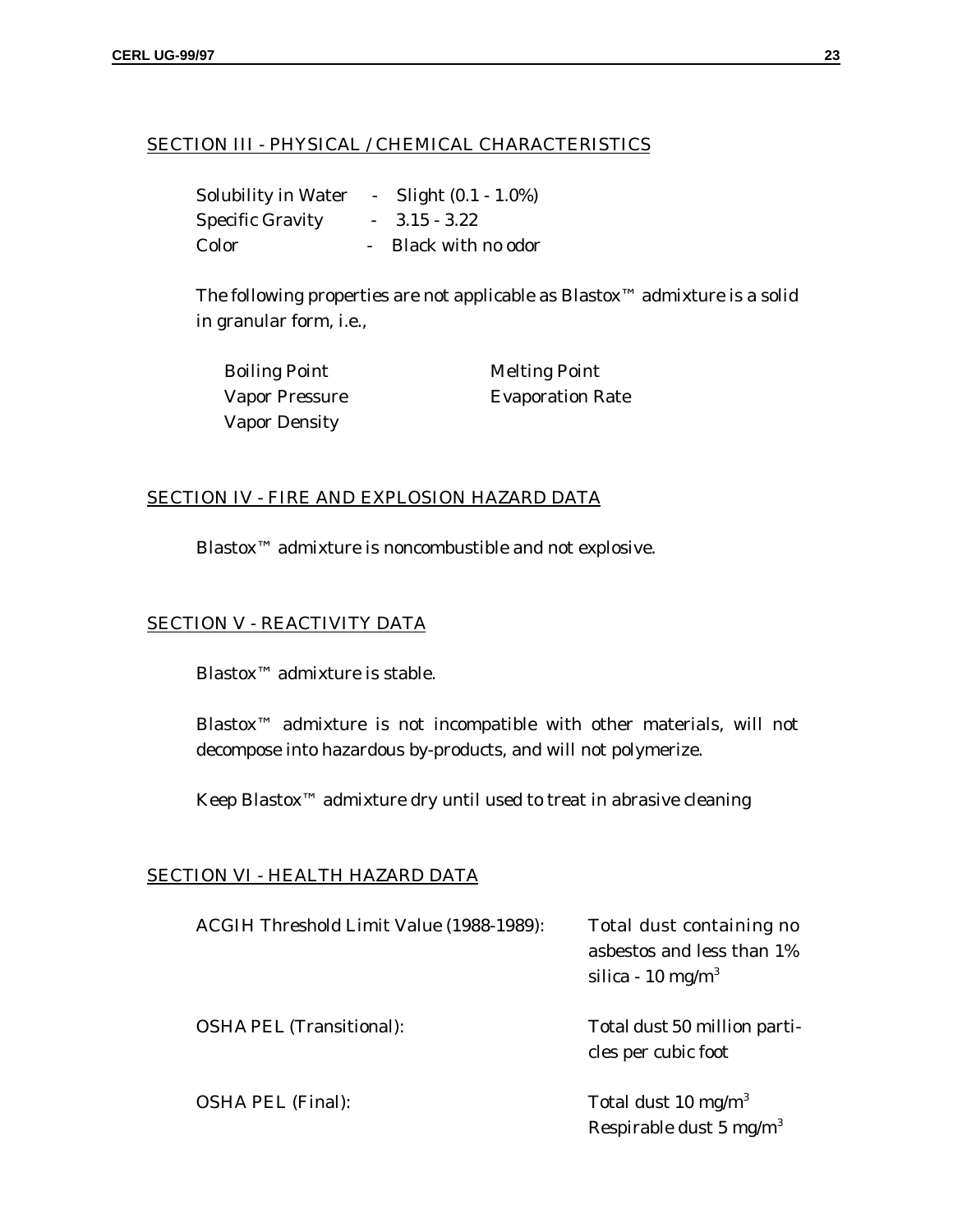Effects of Overexposure:

Acute: This material contains calcium silicates and calcium aluminates, ingredients often found in cement and cement-like materials. Calcium silicates and aluminates, especially as ingredients in mortar, slurries, or plastic concrete can dry the skin and may cause caustic burns. Direct contact with the eyes can cause irritation. Inhalation can irritate the upper respiratory system.

Chronic: Admixture and abrasive dusts can cause inflammation of the lining tissue of the nose and inflammation of the cornea. Hypersensative individuals may develop an alergic dermatitus. (Admixture may contain trace [less than 0.05%] amounts of chromium salts or compounds including hexavalent chromium or other metals found to be hazardous or toxic in some chemical forms. These metals can be found in various cement and cement-like products and are mostly present as trace substitutions within the principal minerals.)

Emergency First Aid Procedures: Irrigate (flood) eyes immediately and repeatedly with clean water. Wash exposed skin areas with soap and water. Apply sterile dressings. If ingested, drink water. Consult a physician immediately.

#### SECTION VII - PRECAUTIONS FOR SAFE HANDLING AND USE

If Blastox™ admixture is spilled, it can be cleaned up by using dry methods that do not disperse dust into the air. Avoid breathing the dust. Emergency procedures are not required.

Blastox<sup>™</sup> admixture, by itself, can be treated as a common waste for disposal or returned to the container for later use if it is not contaminated or wet.

#### SECTION VIII - CONTROL MEASURES

In dusty environments, the use of an OSHA, MSHA, or NIOSH approved respirator and tight fitting goggles are recommended.

Local exhaust can be used, if necessary, to control airborne dust levels.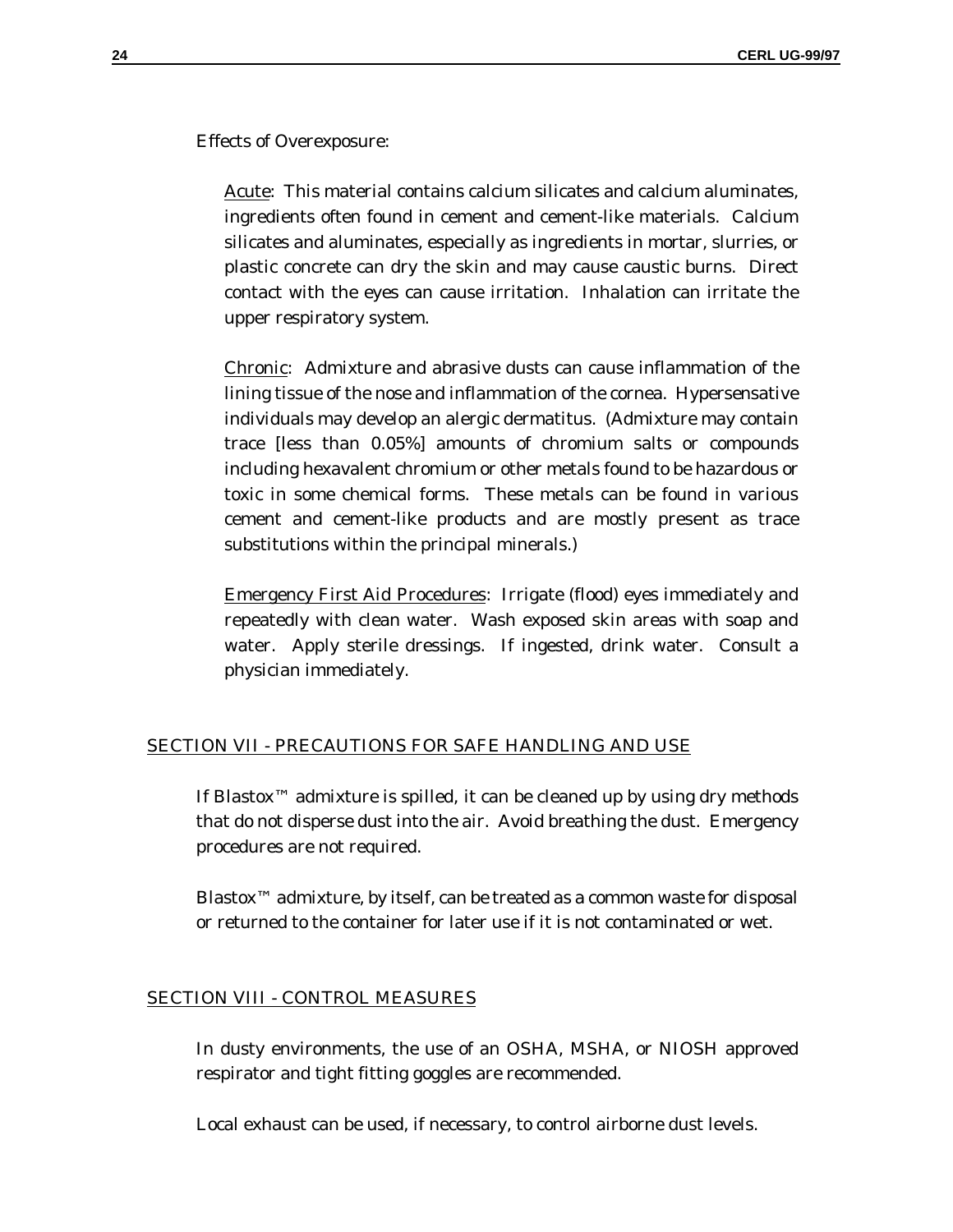The use of barrier creams or imperious gloves, boots, and clothing to protect the skin from contact with wet Blastox™ admixture is recommended.

Following work with Blastox™ admixture, workers may wish to wash with soap and water.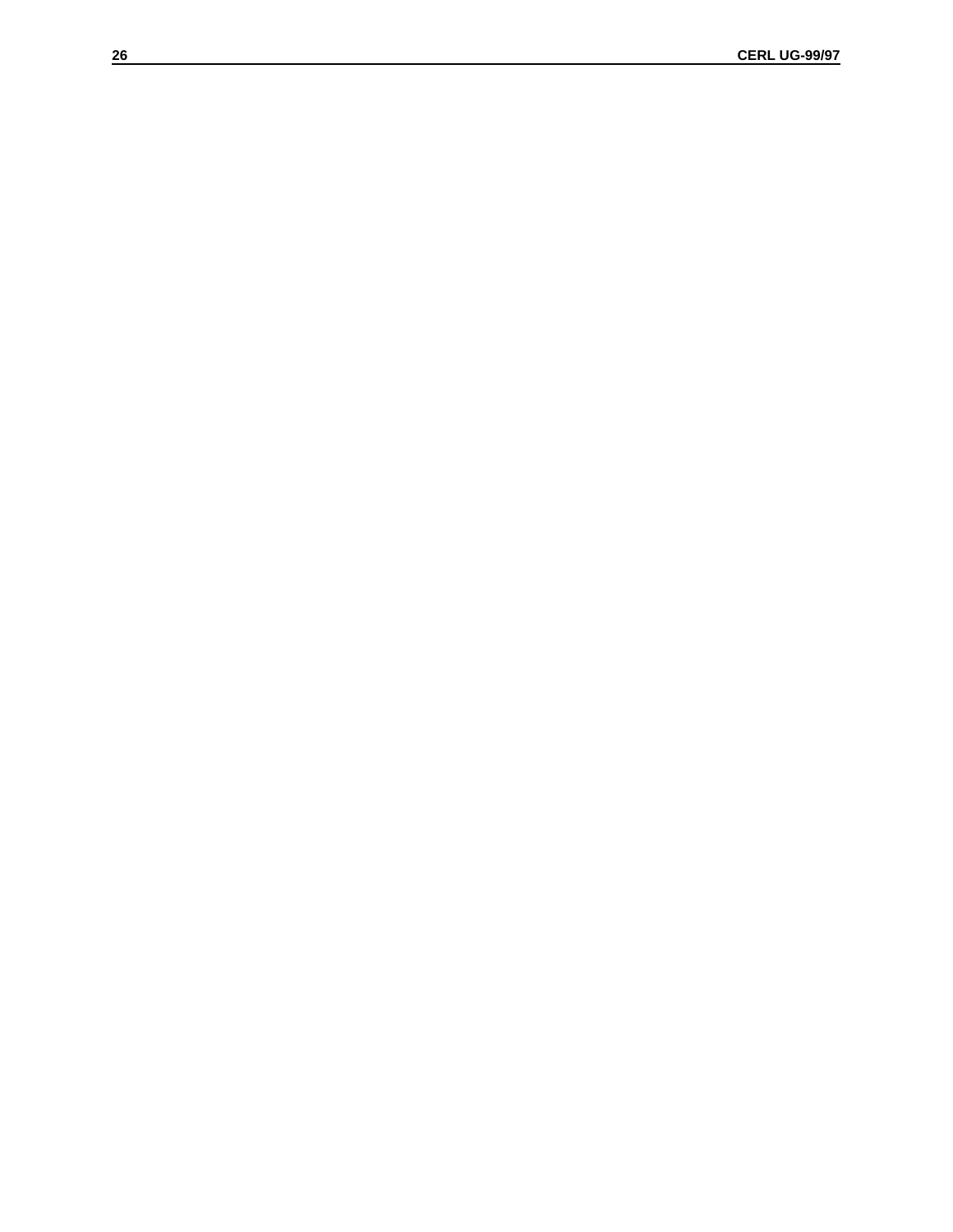# **Appendix C: FEAP Ad Flyer**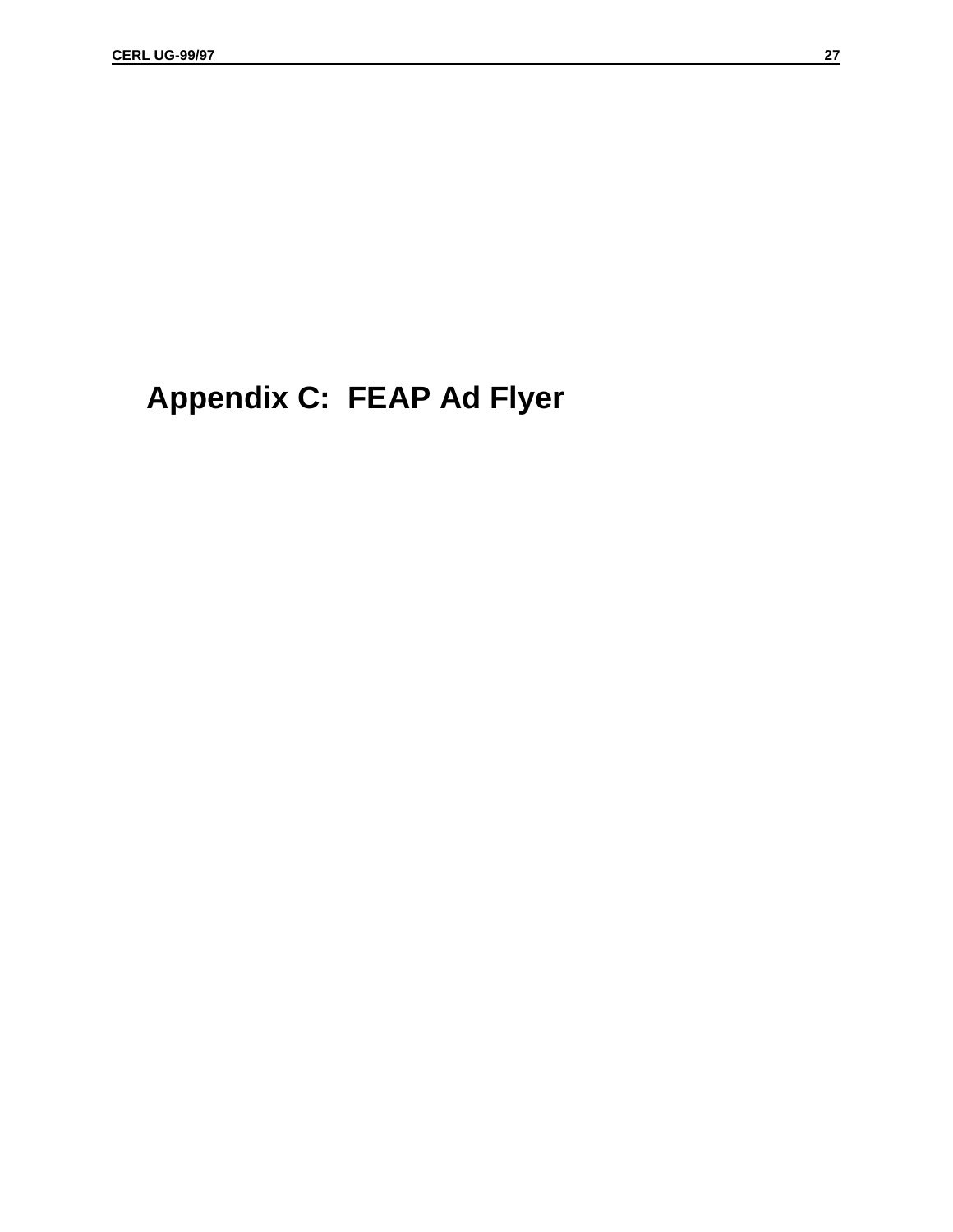

# **Blast Media Additive for Lead-Based Paint Waste Stabilization**



Elevated steel water storage tank at Fort Meade had 8900 sq ft of lead-based paint removed with the blast media additive.



Up close: clean wood on the shed's siding (left) contrasts with peeling paint on the window frame (covered during removal). Steel water tank after partial cleaning-gray area shows no residual paint (below).



# **Stabilize Lead and Reduce Disposal Costs**

| PROBLEM: | The danger of environmental contamination requires Army installations to dispose of |
|----------|-------------------------------------------------------------------------------------|
|          | lead-based paint blasting residue in expensive hazardous waste landfills.           |

**TECHNOLOGY:** A chemical stabilizer added to ordinary blasting media offers a safe, cost-effective method for lead paint abatement.

**DEMO SITES:** ● Fort Meade, MD - FY93-94 ● Fort Carson, CO - FY94 ● Fort Hood, TX - FY94

- BENEFITS: . Stabilizes lead paint and converts it to a reusable, nonhazardous waste
	- . Lowers removal cost: \$3.15/sq ft for wood, \$6.40/sq ft for steel at Fort Meade
	- · Avoids cost of hazardous waste disposal: maximum savings \$0.44/sq ft for wood, \$3.06/sq ft for steel at Fort Meade

8D-9/5ep 95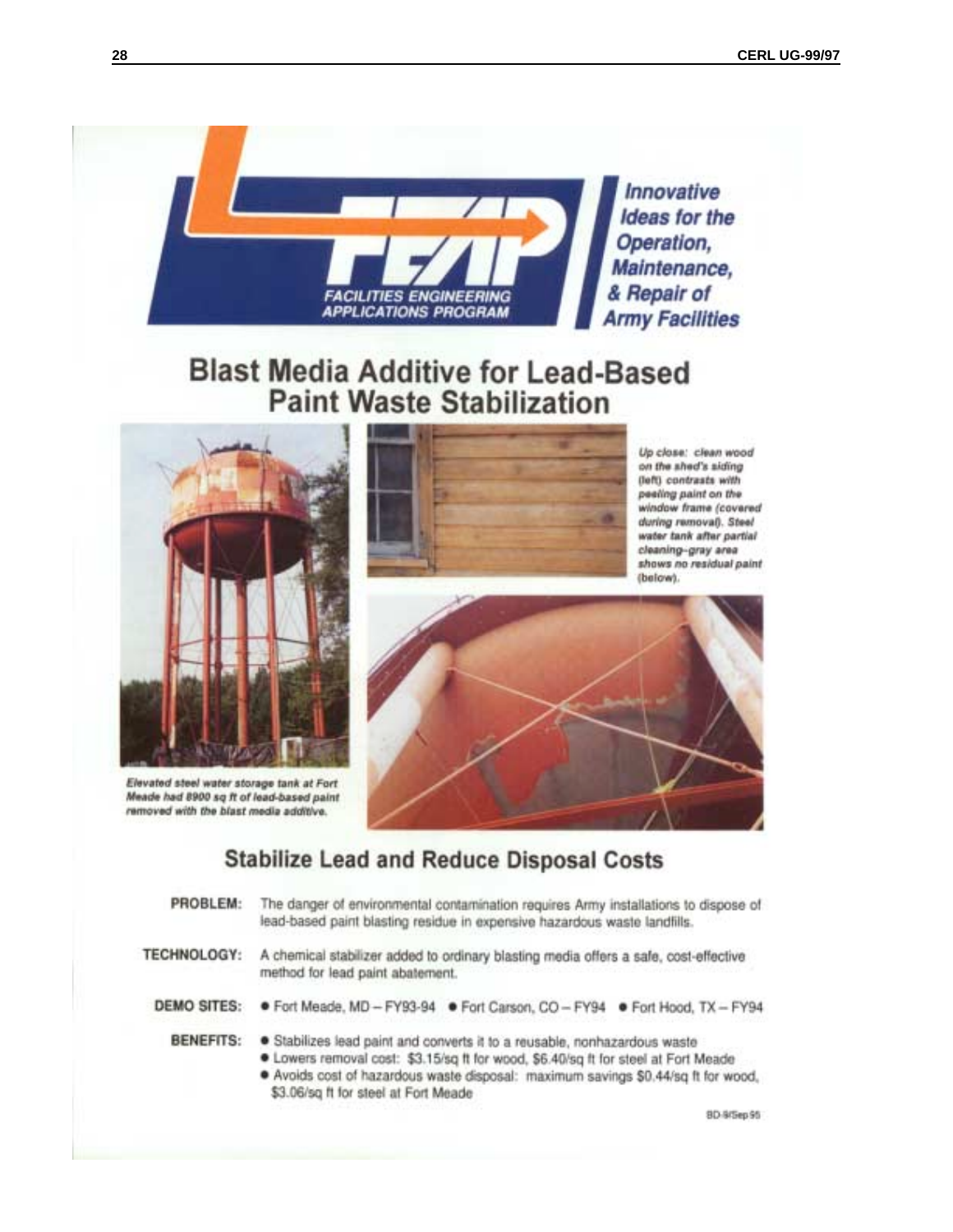# **Renewable Blasting Waste Classifies as "Nonhazardous"**

he 1978 ban on lead-based paint (LBP) applied to residential structures, toys, furniture, and playground equipment. However, LBP continued to be used on water tanks, bridges, and other industrial structures until recently. In addition, much of the LBP used in residences before 1978 is still in place.

The U.S. Army maintains a large inventory of structures that potentially contain LBP, including buildings and steel water storage tanks. The older the structure, the more likely LBP will be found.

Facilities with LBP require paint removal during maintenance, repair or renovation. LBP also has to be removed when the hazard cannot be controlled successfully by management-in-place methods. In addition, many old buildings with LBP are slated for demolition and disposal.

The cost of stripping and disposing of waste LBP is prohibitive. Disposal in a hazardous waste landfill accounts for much of this cost.

To address this problem, the U.S. Army Construction Engineering Research Laboratories (USACERL) is investigating and developing new technologies for cost-effective LBP abatement. One method uses a granular chemical stabilizer called Blastox®, which is added to ordinary blast media. Blastox® is a calcium silicate-based material. A "stable" blasting waste is one that passes the EPA's Toxicity Characteristic Leaching Procedure (TCLP). Chemical substitution reactions and physical encapsulation of the waste are the two mechanisms that provide a matrix with excellent long term stability. The waste can also be reused in cement manufacturing.

#### **FEAP Demos and Results**

The blast media additive was demonstrated under FEAP on four facilities: an unoccupied generator shed at Fort Meade, MD; an elevated steel water storage tank, also at Fort Meade; a family housing unit at Fort Hood, TX; and a concrete block building at Fort Carson, CO. At each site, the LBP was completely removed by abrasively blasting the wood, steel, or concrete structures with a combination of coal slag and Blastox®.

The waste generated from these operations was tested using both the TCLP and the EPA's Multiple Extraction Procedure (MEP). The MEP simulates long term stability in an acid rain environment  $(>1000$  years). In both tests, the waste was found to leach less than 5 parts per million lead. Levels less than 5 ppm are classified as nonhazardous according to EPA's criteria, meaning the waste does not have to be disposed of in a hazardous waste landfill.

#### **Cost and Benefits**

The cost of paint removal at each test site, including labor and materials, averaged \$3.15/sq ft of painted surface for wood and \$6.40/sq ft for steel. The steel tank's elevation added to the cost. Disposing of the stabilized, nonhazardous abrasive blast waste saves \$0.12 to \$0.44/sq ft for wood surfaces and \$0.93 to \$3.06/sq ft for steel substrates.

At Fort Meade, paint removal from a 1200-sq ft shed cost about \$3.15/sq ft compared to \$8/sq ft for chemical stripping, for a savings of \$5820. Additional savings are realized through the lower cost of disposing a nonhazardous waste. Disposal costs for a hazardous waste range from \$0.21 to \$0.54/sq ft compared to a nonhazardous waste cost of \$0.02 to \$0.03/sq ft.

Abrasive blast waste from the 8900-sq ft steel water storage tank also was taken to a nonhazardous waste landfill. In the case of steel, the cost of disposing a hazardous waste is about \$1.40 to \$3.60/sq ft compared to \$0.14 to \$0.22/sq ft for a nonhazardous waste.

Since the FEAP demonstrations, the manufacturer has been making arrangements in various parts of the nation for beneficial reuse of the waste. Some companies accept the waste for use in cement kilns as a feedstock in manufacturing Portland cement. The cost is comparable to disposal in a regular landfill.

#### **Procurement**

Vendors for the blast media additive are listed in **USACERL's User Guide and Specifications for Lead** Abatement Via Abrasive Blasting With a Chemical Stabilizer. The product used in the demonstration is produced by TDJ Group, Cary, IL. Details of the FEAP demonstrations will be published in a USACERL Technical Report scheduled for release in 1995.

#### **Points of Contact**

**Y** Vincent Hock or Susan Drozdz, USACERL, PO Box 9005, Champaign, IL 61826-9005, COMM 217-373-6753 or 217-352-6511 ext. 7427, or toll-free 800-USA-CERL.

Chuck Racine or Malcolm McLeod, U.S. Army Center for Public Works (CPW), 7701 Telegraph Road, Alexandria, VA 22310, COMM 703-806-5025 or -5196.

Issued by CPW, Alexandria, VA, IAW AR 25-30. Additional copies are available from the FEAP Information Center, PO Box 9005, Champaign, IL 61826-9005, phone 217-352-6511, x7386.



☆ U.S. GOVERNMENT PRINTING OFFICE: 1995-746-588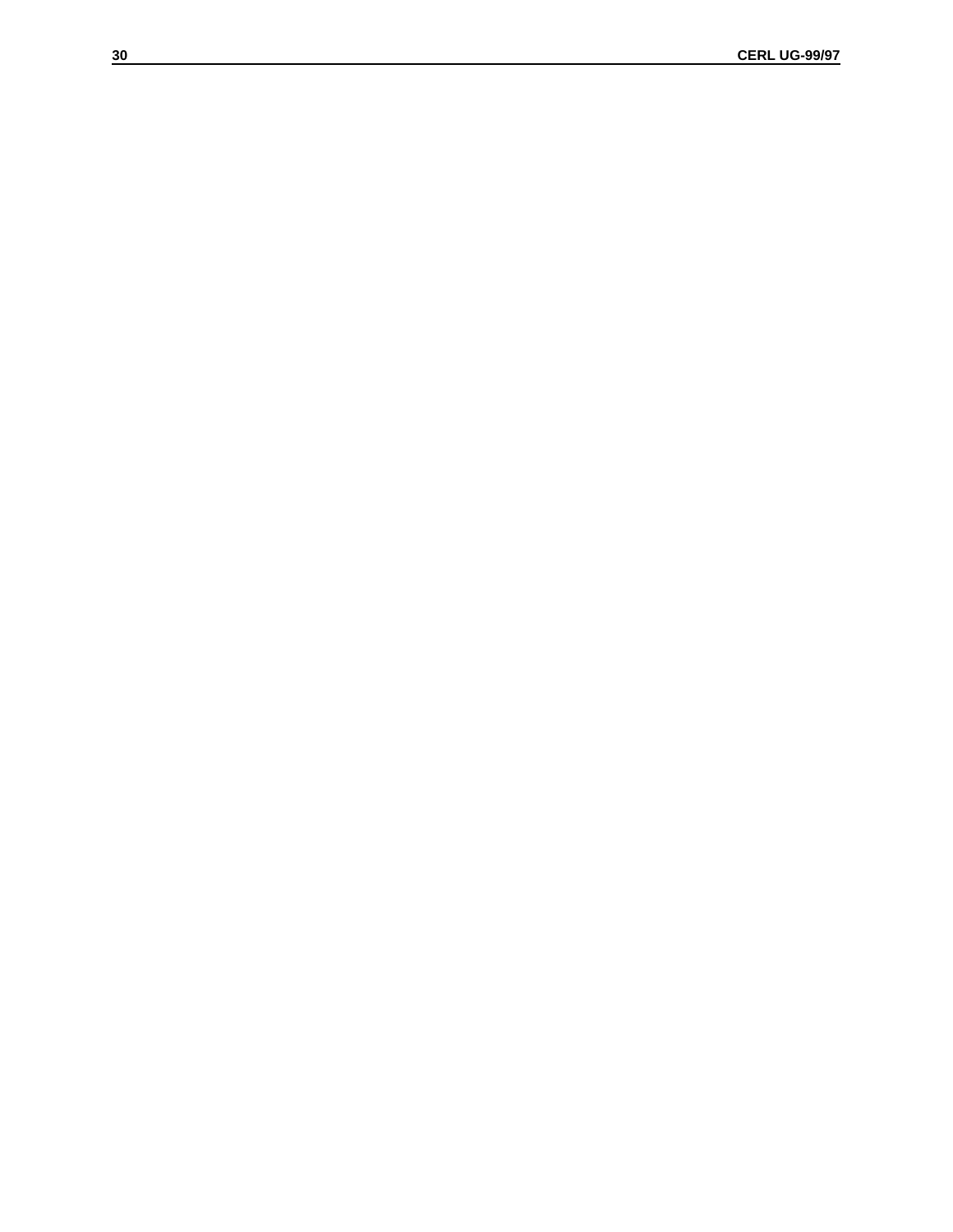# **Appendix D: Sample Statement of Work for Removal of Exterior LBP From Wood**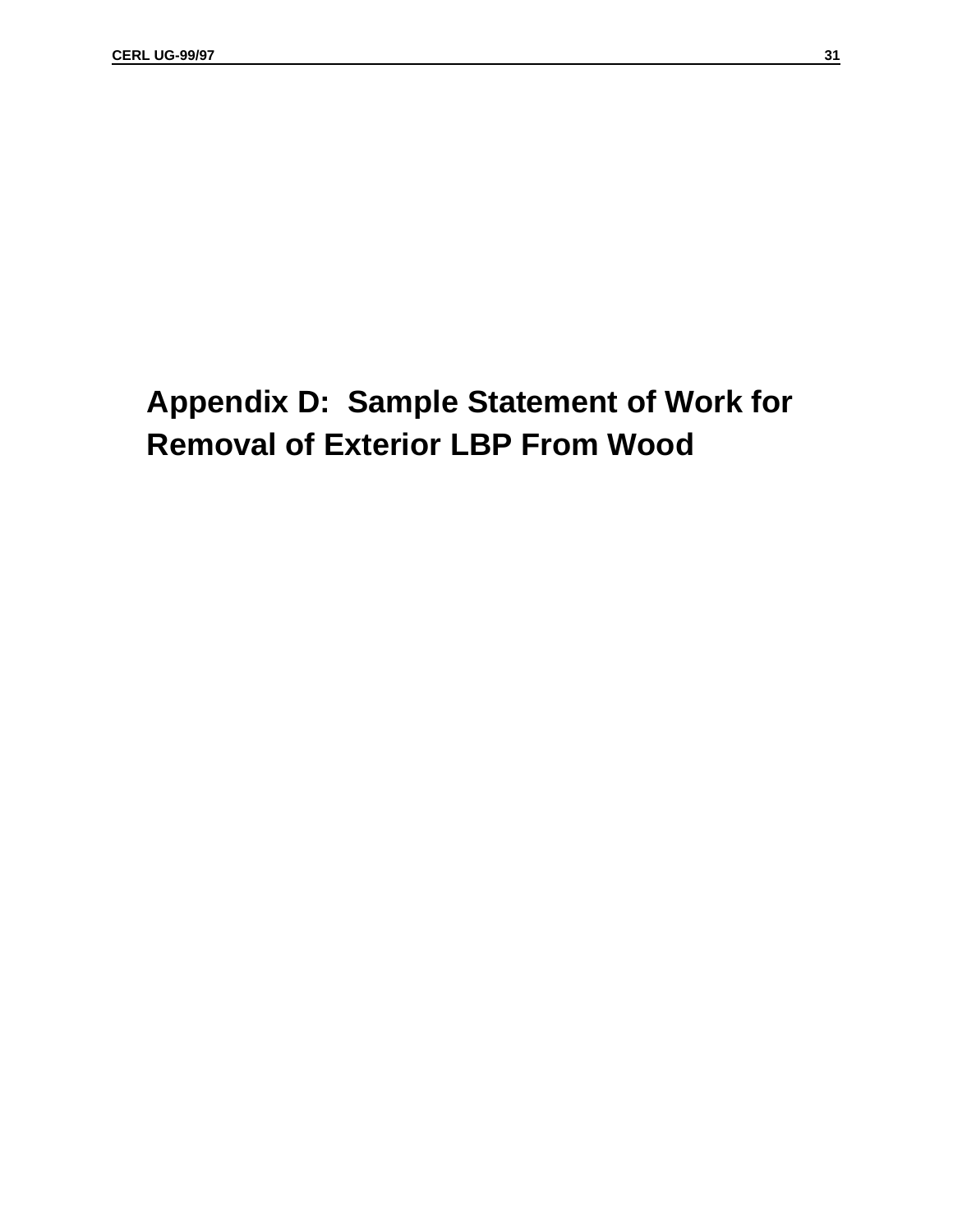### **CEGS 02090 LEAD-BASED PAINT (LBP) ABATEMENT AND DISPOSAL**

A suitable contract scope of work for using the engineered abrasive technology on buildings and related structures can be prepared from CEGS 02090 "LEAD-BASED PAINT (LBP) ABATEMENT AND DISPOSAL" by adding the following paragraphs.

Under 1.18 EQUIPMENT AND MATERIALS, add the following:

1.18.10 Engineered Abrasive

The composition of the engineered abrasive shall be as follows:

For removal of lead-based paint from steel surfaces, the chemical stabilizer shall be incorporated into the abrasive blast medium (coal slag, copper slag, silica sand, or other traditional abrasive medium) at a rate of 20%, by weight.

For removal of lead-based paint from wood surfaces, the chemical stabilizer shall be incorporated into the abrasive blast medium (coal slag, copper slag, silica sand, or other traditional abrasive medium) at a rate of 25%, by weight.

The stabilizer is a tri-calcium silicate based material, the approximate composition of which is as follows:

| Compound                |      | Weight % $(\pm 5\%)$ |
|-------------------------|------|----------------------|
| CaO                     |      | 65.52                |
| SiO <sub>2</sub>        |      | 22.06                |
| $\text{Al}_2\text{O}_3$ |      | 4.58                 |
| MgO                     | 3.55 |                      |
| $Fe_2O_3$               |      | 2.07                 |
| MnO                     | 0.44 |                      |
| $K_2O$                  |      | 0.4                  |
| SO <sub>3</sub>         |      | 0.27                 |
| TiO,                    |      | 0.18                 |
| $P_2O_5$                |      | 0.11                 |
| Na <sub>2</sub> O       |      | 0.07                 |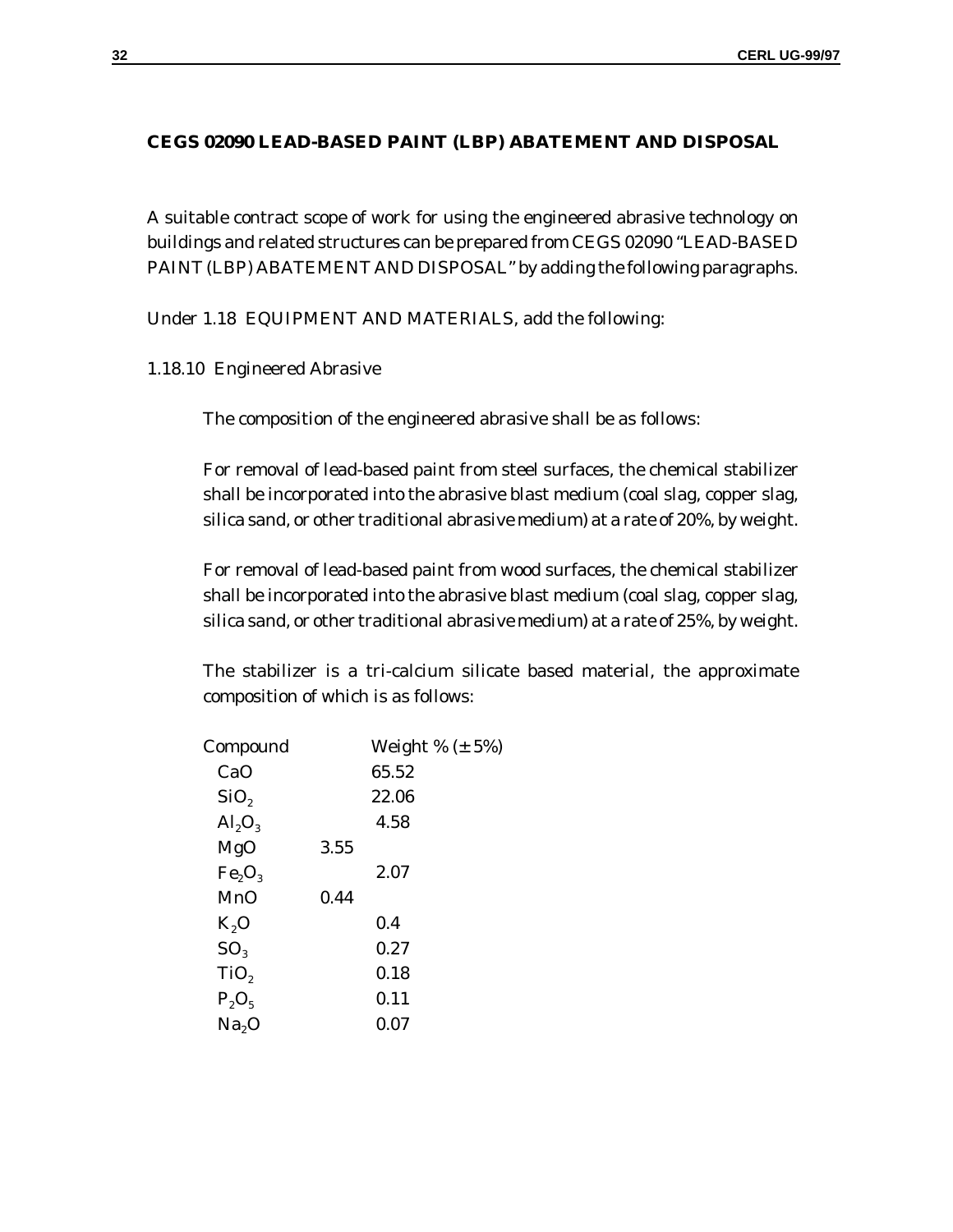Solubility in Water – Slight  $(0.1 - 1.0\%)$ Specific Gravity – 3.15 – 3.22 Bulk Density 85 to 90 lb/cu ft Color – Black Odor – None Noncombustible Not Explosive Hardness – greater than 6.0 on the Mohs scale

| Screen Analysis   |            |
|-------------------|------------|
| <b>Sieve Size</b> | % Retained |
| 16                | 28         |
| 20                | 24         |
| 30                | 20         |
| 40                | 16         |
| 50                | 10         |
| <50               | 2          |

#### Under 1.19 STORAGE OF MATERIALS, add the following:

#### 1.19.1 Engineered Abrasive

Material must be kept dry until preparations are made for field application.

Under 3.3 LBP ABATEMENT METHODS, add the following:

3.3.11 Abrasive Blasting with an Engineered Abrasive

LBP shall be removed from  $\Box$  by abrasive blasting techniques with an engineered abrasive. Work shall be performed in a LBP control area using negative pressure full containment with HEPA filtered exhaust. Paint residue shall be handled in accordance with the Hazardous Waste Management Plan. For dry blasting operations, moisture separators are required.

Under 3.4.4 Waste Sampling and Testing, add the following:

In addition, the following procedure shall be used to collect representative samples of the spent engineered abrasive for waste classification: Place a 5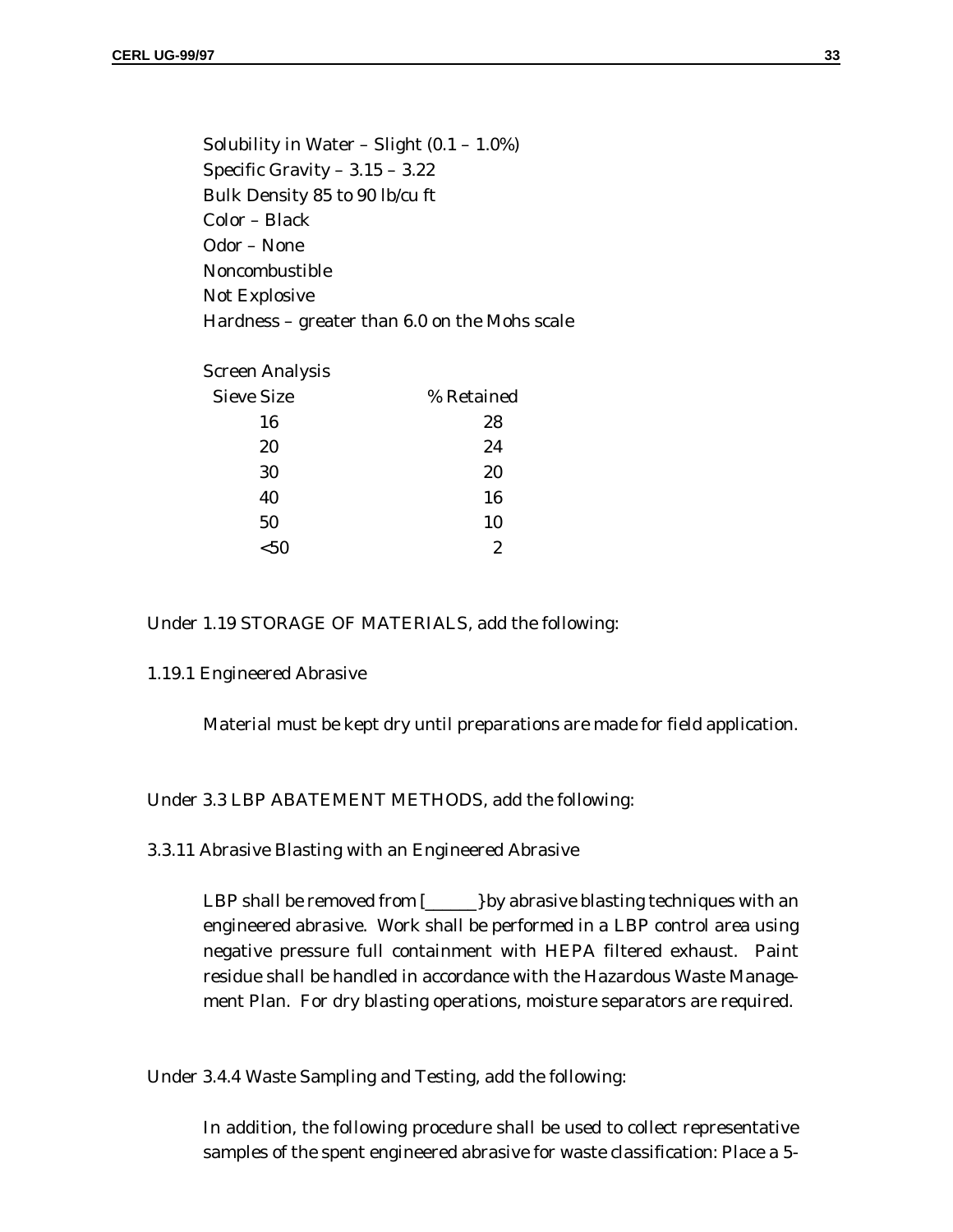gallon sample of the waste onto a hard, flat surface and mix thoroughly with a shovel. Divide the pile into four quarters with the shovel. A subsample shall be taken from each quarter and combined as a single sample.

Under 3.6.6 Disposal, add the following:

3.6.6.4 Spent Engineered Abrasive

Prior to disposal, spent engineered abrasive shall be mixed with water to initiate the chemical stabilization reaction for the lead. Water shall be added at a rate of 1 part water for every 2 parts of chemical stabilizer, and thoroughly mixed.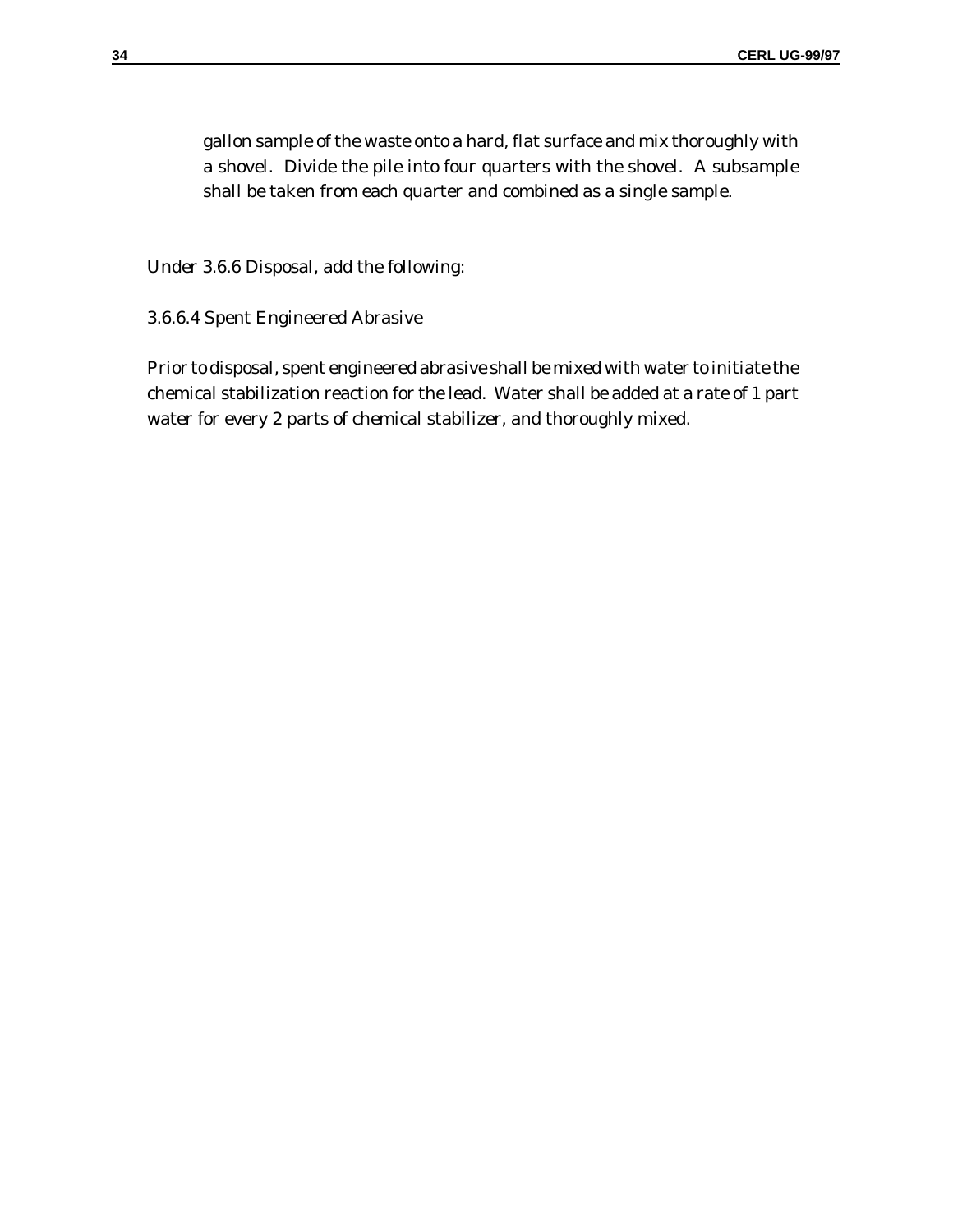# **Appendix E: Sample Statement of Work for Removal of LBP From Steel**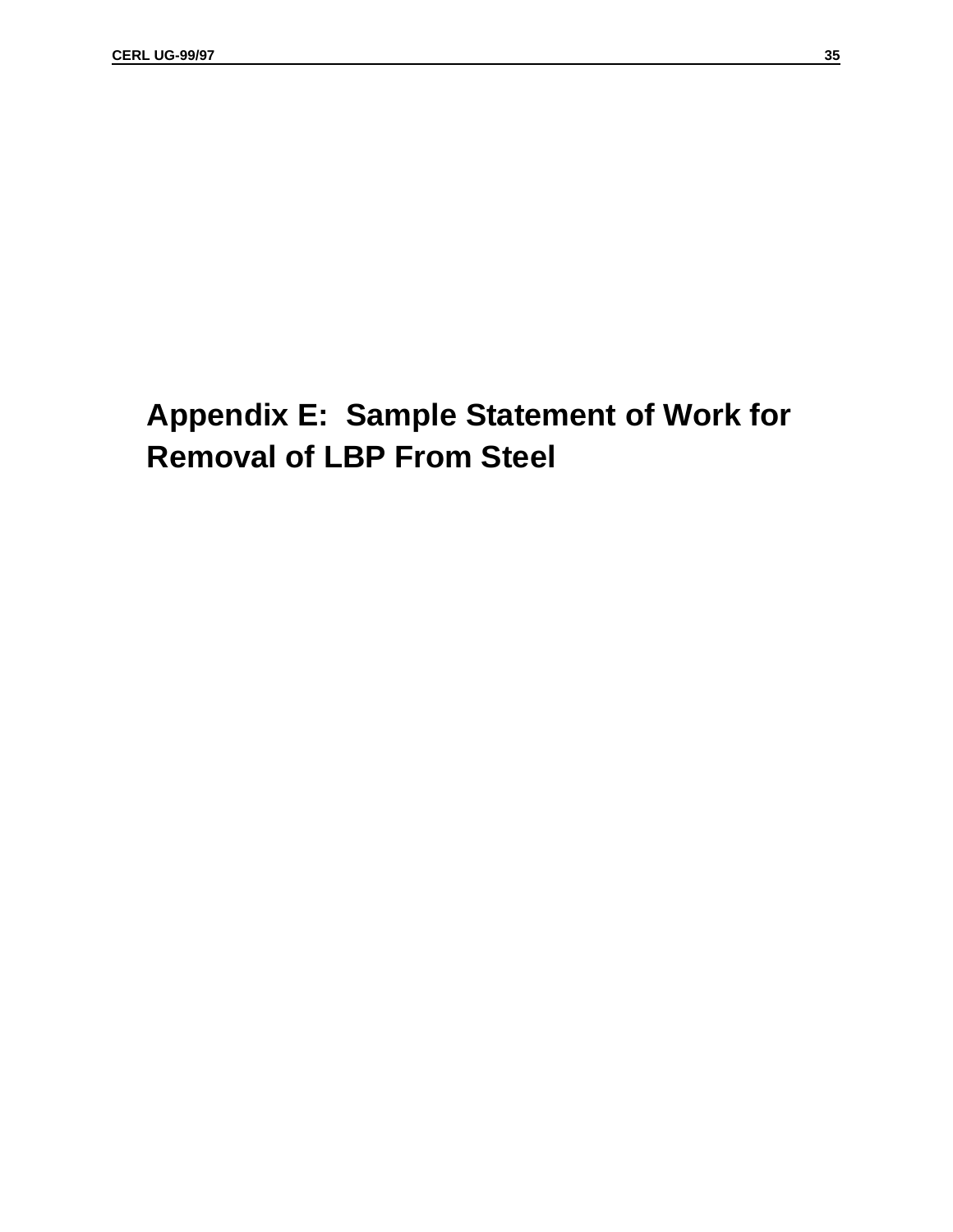#### **CEGS 09965 PAINTING: HYDRAULIC STRUCTURES**

A suitable contract scope of work for using the engineered abrasive technology on steel structures such as water storage tanks and civil works structures can be prepared from CEGS 09965 "PAINTING: HYDRAULIC STRUCTURES" by adding the following paragraphs.

Under PART 1 GENERAL, add the following:

Under 1.5 SUBMITTALS, add the following language to the requirement for a Waste Classification, Handling, and Disposal Plan:

g. Collect representative samples of the spent engineered abrasive for waste classification as follows: Place a 5-gallon sample of the waste onto a hard, flat surface and mix thoroughly with a shovel. Divide the pile into four quarters with the shovel. A subsample shall be taken from each quarter and combined as a single sample.

h. Prior to disposal, spent engineered abrasive shall be mixed with water to initiate the chemical stabilization reaction for the lead. Water shall be added at a rate of 1 part water for every 2 parts of chemical stabilizer, and thoroughly mixed.

Add new paragraph:

#### 1.12 STORAGE OF ENGINEERED ABRASIVE

Material must be kept dry until preparations are made for field application.

Under PART 2 PRODUCTS, add the following:

2.5 Engineered Abrasive

The composition of the engineered abrasive shall be as follows: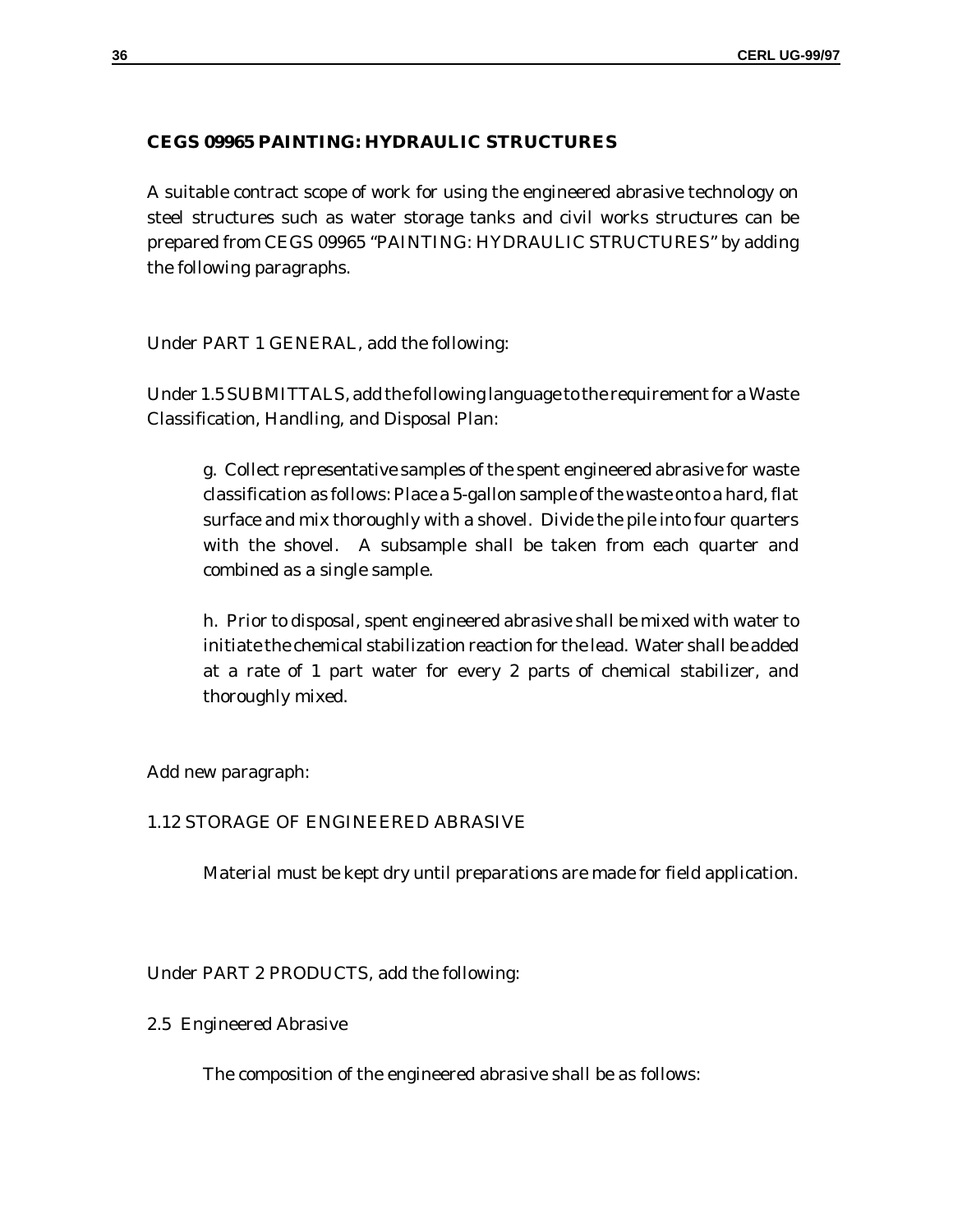For removal of lead-based paint from steel surfaces, the chemical stabilizer shall be incorporated into the abrasive blast medium (coal slag, copper slag, silica sand, or other traditional abrasive medium) at a rate of 20%, by weight.

The chemical stabilizer is a tri-calcium silicate based material, the approximate composition of which is as follows:

| Compound                |      | Weight % $(\pm 5\%)$ |
|-------------------------|------|----------------------|
| CaO                     |      | 65.52                |
| SiO <sub>2</sub>        |      | 22.06                |
| $\text{Al}_2\text{O}_3$ |      | 4.58                 |
| MgO                     | 3.55 |                      |
| $Fe_2O_3$               |      | 2.07                 |
| MnO                     | 0.44 |                      |
| $K_2O$                  |      | 0.4                  |
| SO <sub>3</sub>         |      | 0.27                 |
| TiO,                    |      | 0.18                 |
| $P_2O_5$                |      | 0.11                 |
| Na <sub>2</sub> O       |      | 0.07                 |
|                         |      |                      |

Solubility in Water – Slight  $(0.1 - 1.0\%)$ Specific Gravity – 3.15 – 3.22 Bulk Density 85 to 90 lb/cu ft Color – Black Odor – None Noncombustible Not Explosive Hardness – greater than 6.0 on the Mohs scale

Screen Analysis

| <b>Sieve Size</b> | % Retained |
|-------------------|------------|
| 16                | 28         |
| 20                | 24         |
| 30                | 20         |
| 40                | 16         |
| 50                | 10         |
| $50$              | 2          |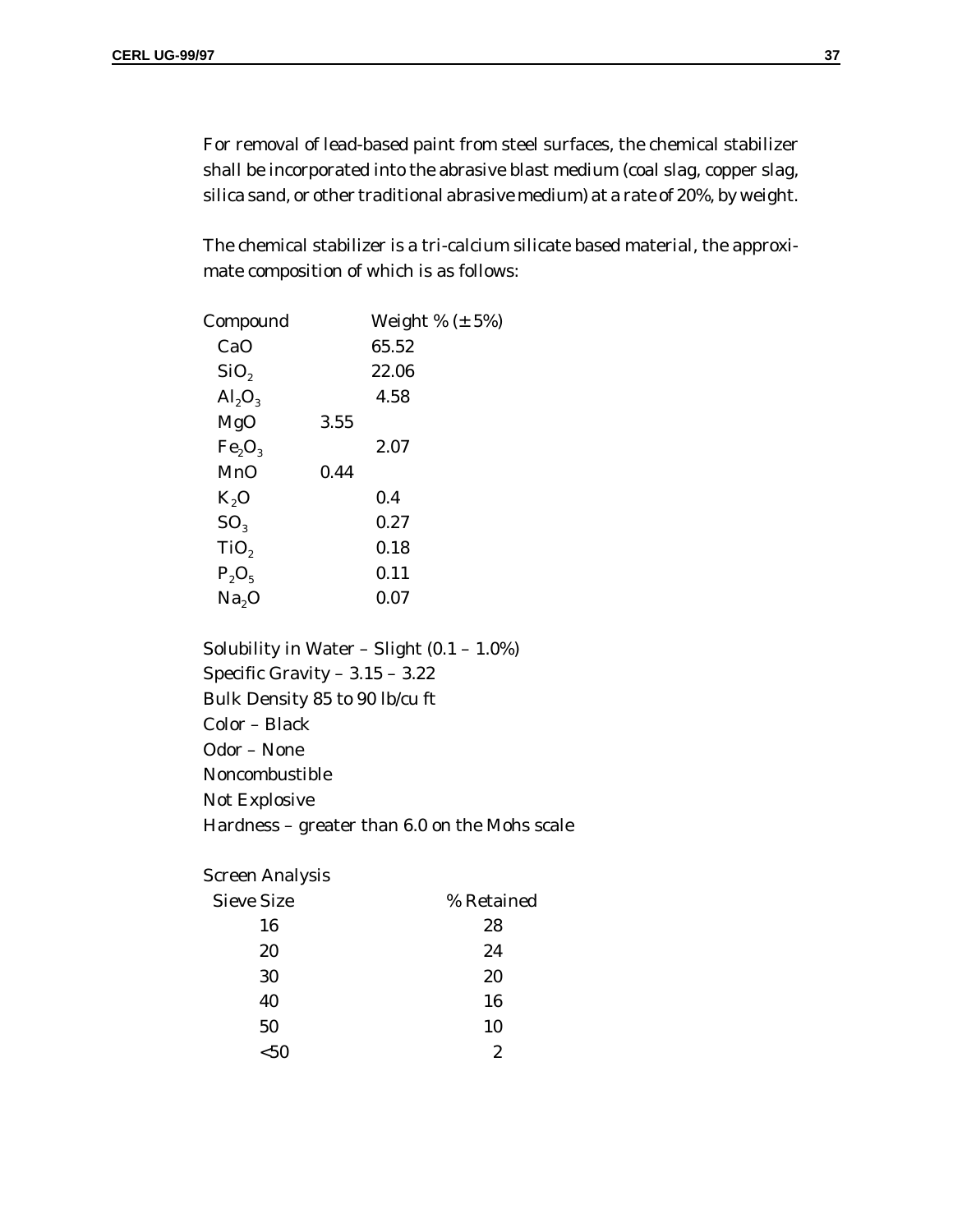Under 3.1 CLEANING AND PREPARATION OF SURFACES TO BE PAINTED, add the following:

3.1.7 Lead Paint Removal by Abrasive Blasting with an Engineered Abrasive

Surfaces bearing lead-based paint shall be prepared as specified in Paragraph 3.1.1. Abrasive media shall be an engineered abrasive containing 20 weight percent of chemical stabilizer.